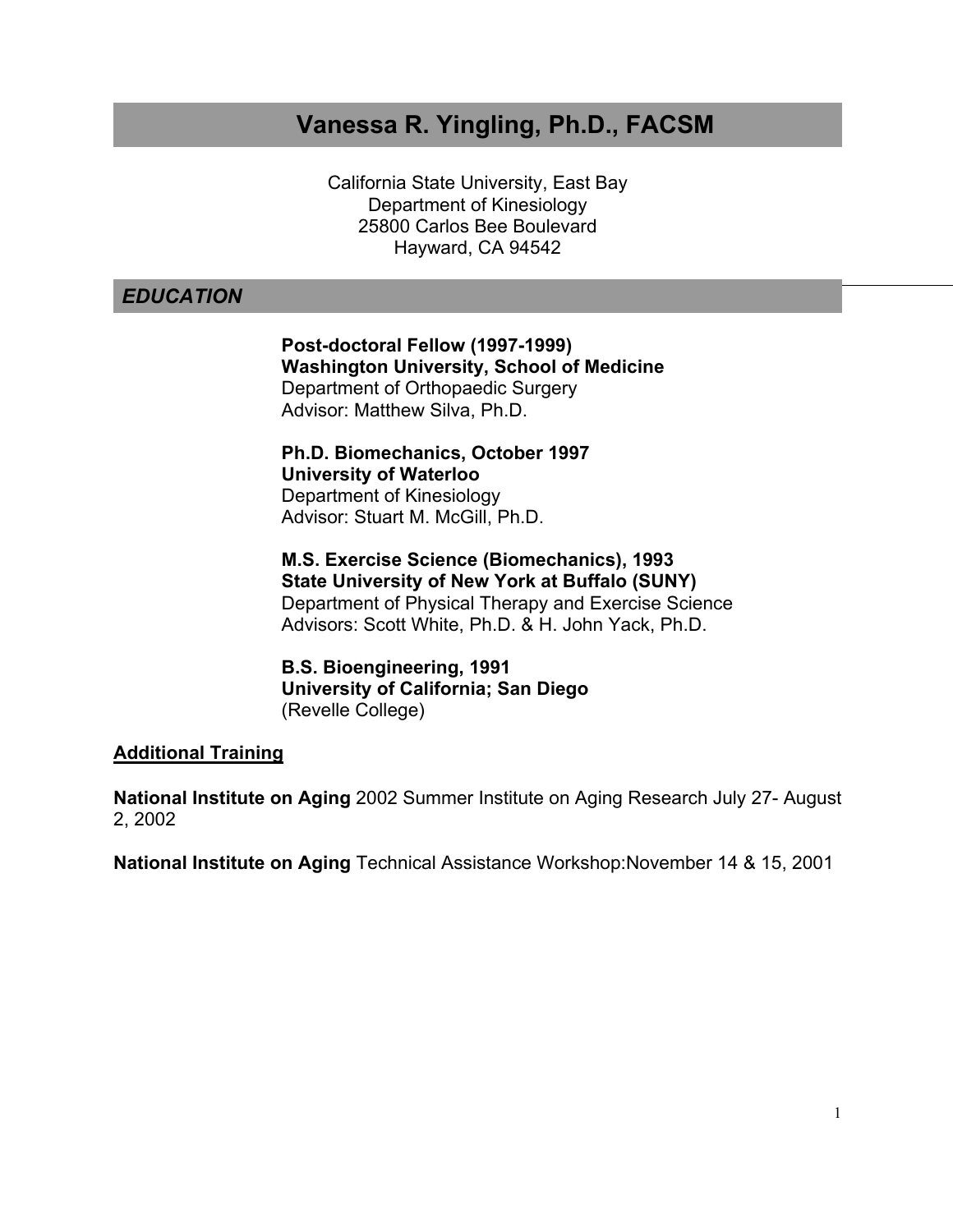# **POSITIONS HELD**

**Associate Professor September 2017- present California State University, East Bay** Department of Kinesiology

**Assistant Professor September 2013 - 2017 California State University, East Bay** Department of Kinesiology

**Assistant Professor August 2006- 2013 Temple University Department of Kinesiology Temple University, School of Medicine Department of Anatomy and Cell Biology**

**Assistant Professor: Sept. 2001 – 2006 (Tenured) Substitute Line: Sept. 1999 – August 2001 Brooklyn College (CUNY)**  Department of Physical Education and Exercise Science

**Graduate Deputy Chairperson: January 2004- 2006 Brooklyn College (CUNY)**  Department of Physical Education and Exercise Science

### **AWARDS & SCHOLARSHIPS**

#### **Founding Member: Temple University Provost's Undergraduate Mentors, Fall 2012**

Fellow of the American College of Sports Medicine, Fall 2009

Tow Faculty Travel Fellowship, Brooklyn College (CUNY), 2004

National Research Service Award (NIH): September 1997-1999

University of Waterloo Graduate Scholarship: (1995, 1996)

Mark Diamond Research Fund, Graduate Student Association (SUNY at Buffalo, Granting Period: April 1993 - March 1994).

Research Scholar, University of California; San Diego (1990).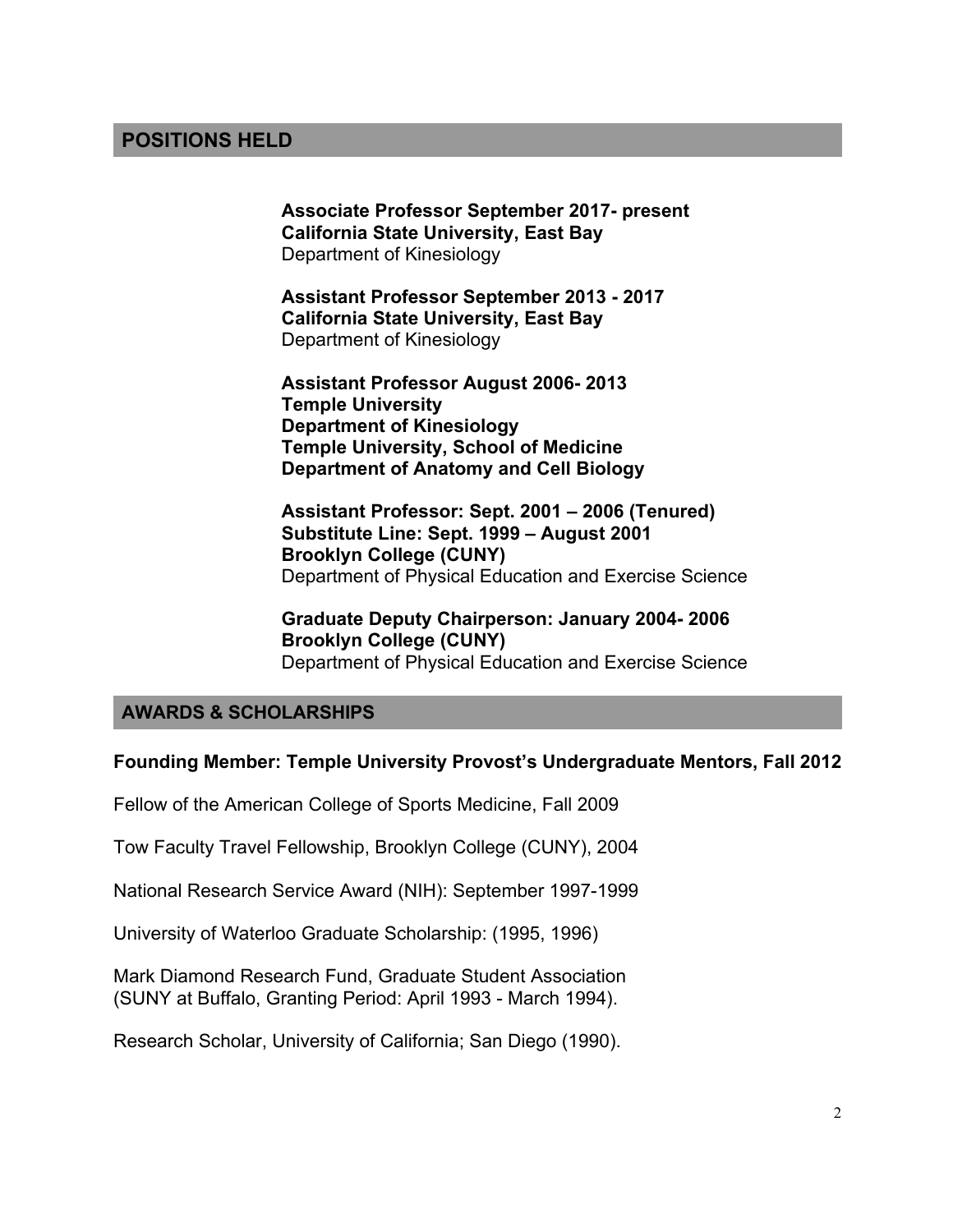### *RESEARCH*

### **INTERESTS**

Osteoporosis is NOT a disease of the elderly, it is "*a pediatric disease with geriatric consequences*" and therefore, maximizing bone mass during growth is one strategy to prevent osteoporosis and fragility fractures later in life. However, there are currently no easy screening tools to determine a child's bone strength. Over 10 million children complete the FitnessGram®, a non-competitive health-related fitness assessment based on the scientifically established Healthy Fitness Zone, however, current tests do not include measures of bone health. A low cost easy to apply general screening tool is needed and should be integrated into schools, youth sport leagues, community centers and clinics.

### **RESEARCH GRANTS AND PROJECTS: PI**

California State University East Bay,Faculty Support Grant for Mentoring Student Researchers- 2019-20 "Muscle Power and Bone Strength in Youth*"*

California State University East Bay,Faculty Support Grant for Mentoring Student Researchers- 2017-18 "Muscle Power and Bone Strength*"*

California State University East Bay,Faculty Support Grant for Mentoring Student Researchers- 2016-17 *"Attentional Focus and its Effects on the Validity and Reliability of the MyJump App."* 

California State University East Bay, Faculty Support Grant 2015-16 *"Weight Bearing vs Non-Weight Bearing Loading and Bone Strength"*

California State University East Bay, Collaborative Faculty Support Grant 2014-15 *"Bone Functionality and Collegiate Athletes"*

California State University East Bay, Faculty Support Grant 2014-15 *"Bone Functionality and Collegiate Athletes"*

### N**ational Institute of Health NIAMS**; **R03 AR057518-01A1: Funded Impact/Priority Score: 21**

Source: NIH - NIAMS Title: "Delayed pubertal development on the mechanism of bone loss at maturity" Goal: Therefore, our overall goal is to ascertain the affect of delayed pubertal development on the mechanism of bone loss at maturity. Time Period: 09-2010 – 08-2013 Total Funding: \$100,000.00 Role: PI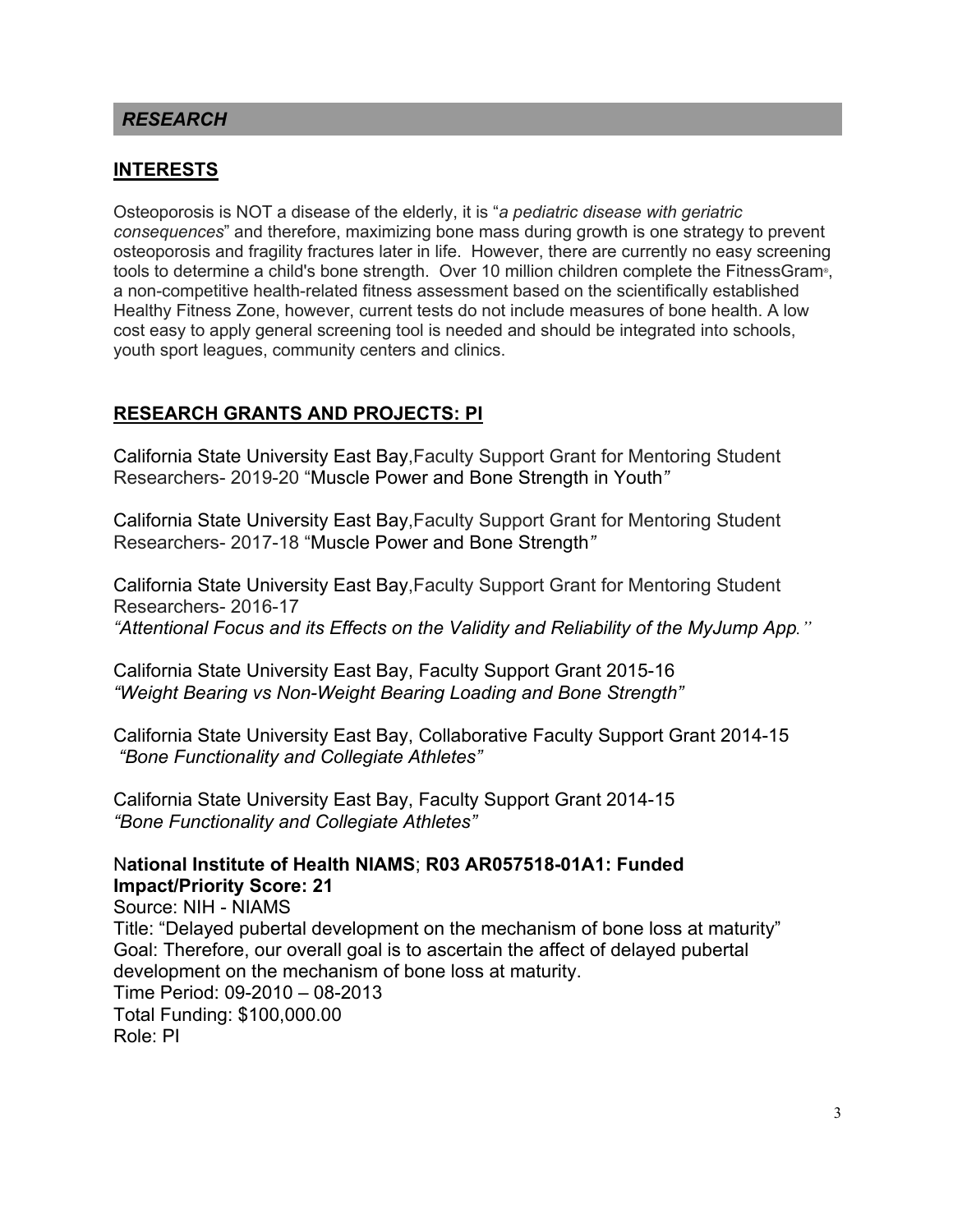Source: NIH-NCRR 1S10RR026727-01 Title: "High resolution ex vivo micro-computerized tomography system." Awarded: September 2010 Role: Major User: 7.5%

Title: The interaction of delayed puberty and exercise on peak bone strength accrual Source: College of Health Professions, Dean's Incentive Grant Time Period: 2006-07 Total Funding: \$7500.00

Title: The effect of estrogen and exercise on bone strength Source: CUNY Research Equipment Grant Program Time Period: 2005 Total Funding: \$40,000.00 Role: Co-PI

Title: The effect of delayed menarche on peak bone mass in rats. **Source: National Institute on Aging R15 AREA grant Time Period: 2002 – 2005** Total Funding: \$100,000.00 Role: PI

Title: The effect of estrogen and exercise on bone strength Source: PSC CUNY Research Award Program 65282-00-34 Time Period: 2003 – 2004 Total Funding: \$3700.00

Title: The effect of delayed menarche on peak bone mass in rats. Source: PSC CUNY Research Award Program 64293-00-33 Time Period: 2002 – 2003 Total Funding: \$4500.00

#### **Student Grants:**

#### **2019 CSR Student Researcher Training Program (SRTP)**

Grant supported research students up to 20 hours per week to work on research projects. Main focus is mentoring of undergraduate students.

Title: Effects of Short Term, High Impact Jumping on Bone Metabolism on Female College Age Non-Athletes Source: CREATIVE ARTS, RESEARCH, AND SCHOLARSHIP (CARAS) PROGRAM Time Period: 2009-10 Total Funding: \$3500.00

Title: The effect on bone architecture and strength of food restriction in post-pubertal female rats.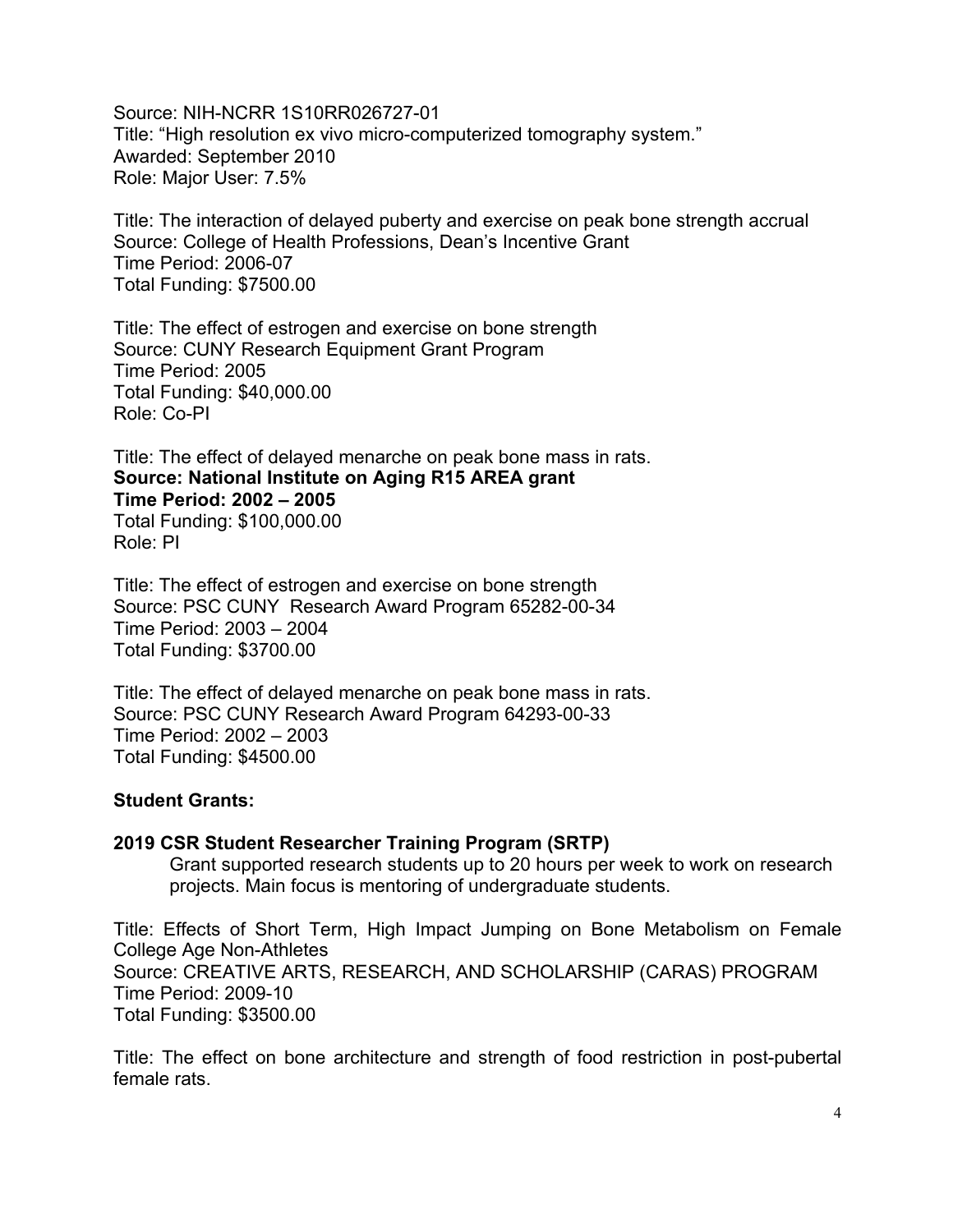Source: CREATIVE ARTS, RESEARCH, AND SCHOLARSHIP (CARAS) PROGRAM Time Period: 2011-12 Total Funding: \$3500.00

Title: The Effect of Delayed Puberty on Bone Strength Development. Source: CREATIVE ARTS, RESEARCH, AND SCHOLARSHIP (CARAS) PROGRAM Time Period: 2012 Total Funding: \$3500.00

# **Teaching Grants:**

Title: Alternative Textbook Project Source: Teaching & Learning Technology Roundtable; Temple University Total Funding: \$1000.00

Title: Bones on the Road: A musculo-skeletal anatomy outreach program Source: American Association of Anatomists (AAA) EDUCATION OUTREACH GRANT – 2011-2013 Co- PI's Dr. Haviva M. Goldman and Dr. Vanessa Yingling Total Funding: \$3000.00

# **PUBLICATIONS**

# **PEER REVIEWED**

**Yingling, V.,** \*Reichert, R.,\*Denys, A., \*Franson, P., \*Espartero, K., \*Alvarez, M. ., \*Huynh, K., \*Serrano Vides, K., & \*Mazzarini, A. (2021). Peak vertical jump power predicts radial bone strength better than hand grip strength in healthy individuals . *Communications in Kinesiology*, *1*(2). https://doi.org/10.51224/cik.v1i2.13 (Original work published March 9, 2021)

Chellaiah, M. A., Moorer, M. C., Majumdar, S., Aljohani, H., Morley, S. C., **Yingling, V**., & Stains, J. P. (2020). L-Plastin deficiency produces increased trabecular bone due to attenuation of sealing ring formation and osteoclast dysfunction. *Bone Research*, *8*(1). https://doi.org/10.1038/s41413-019-0079-2

**Yingling VR**, Ferrari-Church B, Strickland A. 2018 Tibia functionality and Division II female and male collegiate athletes from multiple sports. *PeerJ* https://doi.org/10.7717/peerj.5550

Carson, J. A., Petrella, J. K., **Yingling, V**., Marshall, M. R., O, J., & Sherwood, J. J. (2018). Undergraduate Research in Kinesiology: Examples to Enhance Student Outcomes. *Kinesiology Review*, *7*(4), 305–313. https://doi.org/10.1123/kr.2018-0038

**Yingling VR**, Castro DA, Duong JT, Malpartida FJ, Usher JR, O J. 2018 The reliability of vertical jump tests between the Vertec and *My Jump* phone application. *PeerJ* https://doi.org/10.7717/peerj.4669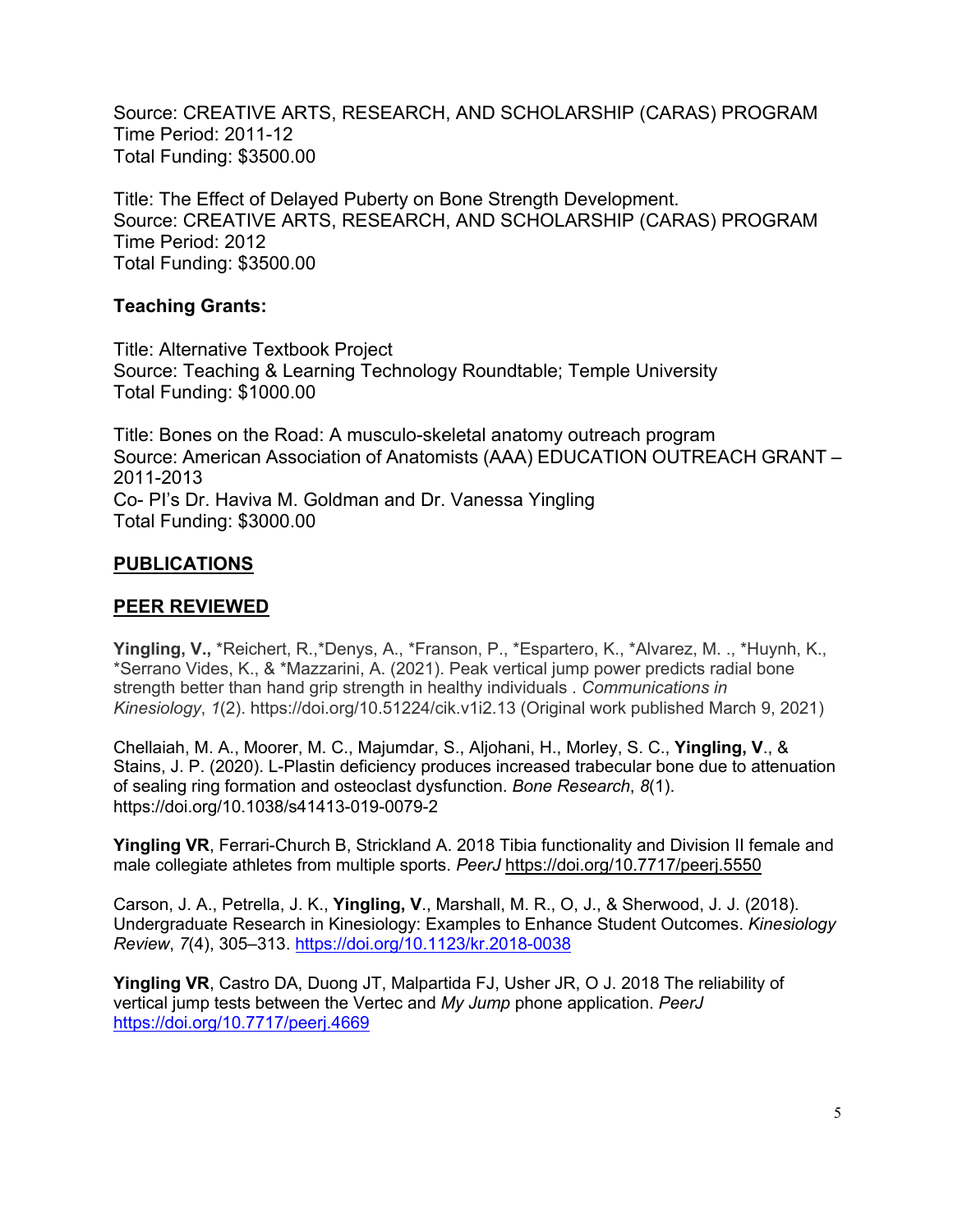**Yingling, V. R.;** Webb, S.; Inouye, C.; O, J.; Sherwood, J. J. Muscle Power Predicts Bone Strength in Division II Athletes. *J Strength Cond Res* **2017**, 1657–1665. https://doi.org/10.1519/JSC.0000000000002222.

O, J., Sherwood, J. J., & **Yingling, V. R**. (2017). Undergraduate Research and Service-Learning Programs in a Kinesiology Program at a Teaching University. *Quest*, *69*(3), 331–347. https://doi.org/10.1080/00336297.2016.1226908

**Yingling VR**, Mitchell KA, Lunny M. (2016) Acute hypothalamic suppression significantly affects trabecular bone but not cortical bone following recovery and ovariectomy surgery in a rat model. *PeerJ* 4:e1575https://doi.org/10.7717/peerj.1575

Frara N, Abdelmagid SM, Sondag GR, Moussa FM, **Yingling VR**, Owen TA, Popoff SN, Barbe MF, Safadi FF. Transgenic Expression of Osteoactivin/gpnmb Enhances Bone Formation In Vivo and Osteoprogenitor Differentiation Ex Vivo. J Cell Physiol. 2016 Jan;231(1):72-83. doi: 10.1002/jcp.25020.

Reiger, Jamie, **Vanessa R. Yingling**, The Effects of Short-term Jump Training on Bone Metabolism in Females using Oral Contraceptives. Journal of Sports Sciences, 2015 34(3):259- 266.DOI10.1080/02640414.2015.1048520

Forrester, Steven; Kawata, Keisuke; Lee, Hojun; Kim, Ji-Seok; Sebzda, Kelly; Butler, Tiffiny; **Yingling, Vanessa**; Park, Joon-Young, Bioinformatic Identification of Connective Tissue Growth Factor as an Osteogenic Protein within Skeletal Muscle. Physiological Reports, December 2014, Vol. 2, no. e12255, DOI: 10.14814/phy2.12255

Butler, Tiffiny A, **Yingling Vanessa R**, "The effects of delayed puberty on the growth plate." J Pediatr Orthop. 2013 Jan;33(1):99-105

Kohei Kishimoto, Ryan P. Lynch, Jamie Reiger, **Vanessa R. Yingling**, Short-term jump activity on bone metabolism in college female non-athletes. Journal of Sports Science and Medicine (2012) **11,** 31-38

Tracy Brennan, Naga Suresh Adapala, Mary F. Barbe, **Vanessa Yingling** and Archana Sanjay, "Abrogation of Cbl-PI3K Interaction Increases Bone Formation and Osteoblast Proliferation" Calcif Tissue Int. 2011 Nov;89(5):396-410. doi: 10.1007/s00223-011- 9531-z. Epub 2011 Sep 28.

R.N. Joshi, F.F. Safadi, M.F. Barbe, Fe Del Carpio-Cano, S.N. Popoff and **V.R. Yingling,** "Different effects on bone strength and cell differentiation in pre pubertal caloric restriction versus hypothalamic suppression" Bone. 2011 Oct;49(4):810-8. Epub 2011 Jul 23

Judith Gold, Sc.D.; Jeffrey B Driban, PhD; **Vanessa R Yingling**, PhD; Eugene Komaroff, (2011) "Characterization of posture and comfort in laptop users in non-desk settings Appl Ergon. 2012 Mar;43(2):392-9. Epub 2011 Jul 2.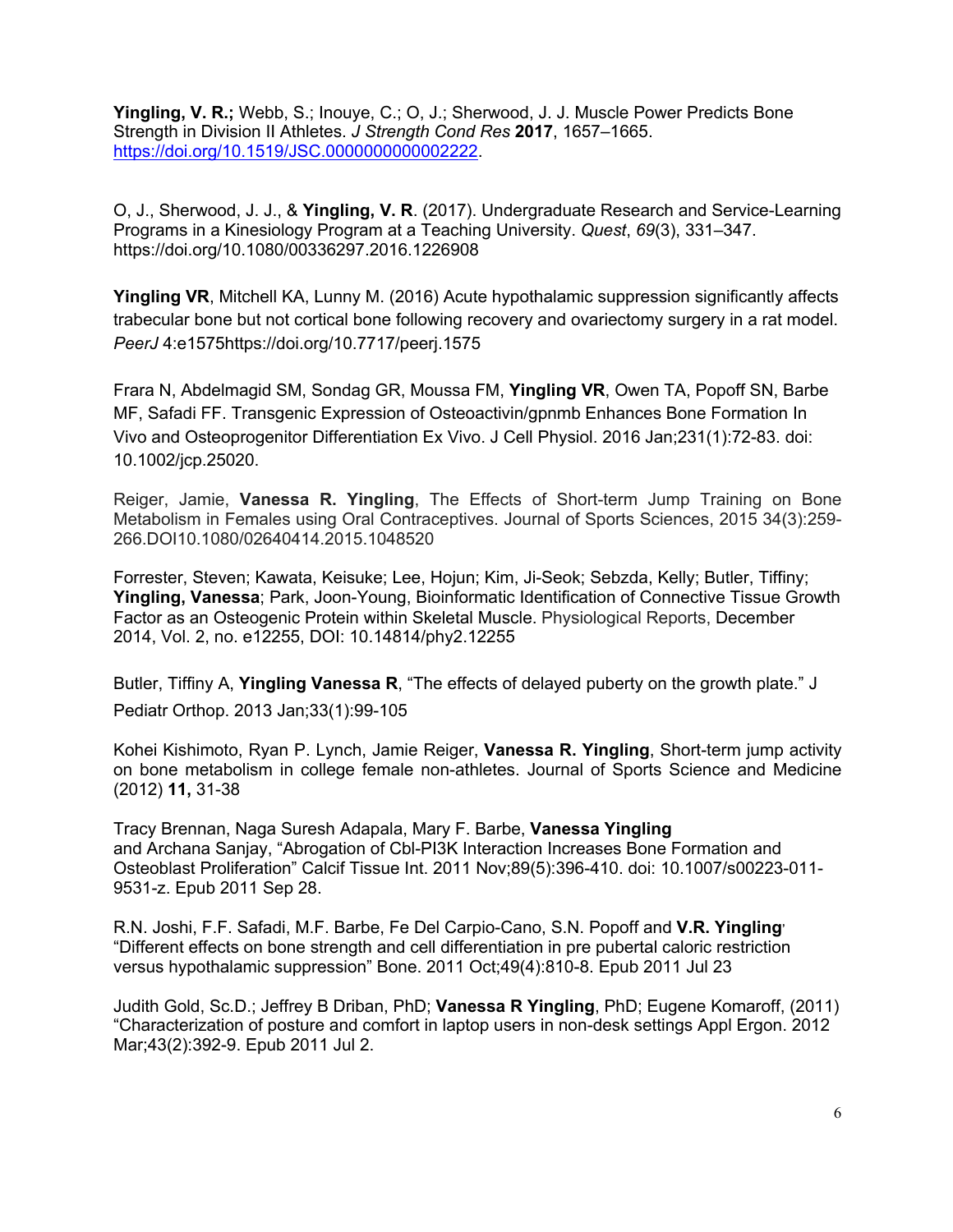**Saine, M.E., Barbe, M.F., Agah M.R., Yingling, V.R.** (2011). Hypothalamic Suppression during Adolescence Varies By Bone Envelope. *Med. Sci. Sports Exerc.* 43(4):608-16. *(Aug 23, 2010 Epub ahead of print).*

**Yingling, V. R.**, **Saine, M.E., Joshi, R.** (2009). Hypothalamic suppression decreases bone strength pre and post puberty in a rat model. *Calcified Tissue Int.* 84: 485-493 **{Also cited in Progress in Osteoporosis Vol. 10, Issue 4, 2009}**

**Yingling, V. R.** (2009). A delay in pubertal onset affects the covariation of body weight, estradiol and bone size in female rats. *Calcified Tissue Int.,* 84(4):286-296.

**Yingling, V. R.**, Taylor, G., (2008). Delayed pubertal development by hypothalamic suppression causes an increase in periosteal modeling but a reduction in bone strength in growing female rats. *Bone*, 42(6), 1137-43.

**Yingling, V. R**., Y. Xiang, T. Raphan, M. Schaffler, K. Koser, R. Malique. (2007) The effect of a short-term delay of puberty on trabecular bone mass and structure in female rats: A texturebased and histomorphometric analysis. *Bone*, 40(2):419-424.

Y. Xiang**, Yingling, V. R**., T. Raphan, M.B. Schaffler, R. Malique. (2007) Comparative Assessment of Bone Mass and Structure Using Texture-Based and Histomorphometric Analyses., *Bone*, 40(2):544-552.

**Yingling, VR** , Khaneja, A. (2006) Short-term delay of puberty causes a transient reduction in bone strength in growing female rats. *Bone*. Jan;38(1):67-73

Wendy M. Kohrt, Ph.D., FACSM (chair), Susan A. Bloomfield, Ph.D., FACSM, Kathleen D. Little, Ph.D., Miriam E. Nelson, Ph.D., FACSM, and **Vanessa R. Yingling, Ph.D.,** American College of Sports Medicine Position Stand: physical activity and bone health. *Med Sci Sports Exerc*. 2004 Nov;36(11):1985-96.

Yingling, VR, Davies, S, Silva, MJ (2001) The effects of repetitive physiologic loading on bone turnover and mechanical properties in adult female and male rats. *Calcif Tissue Int*. 68(4):235- 239

**Yingling VR**, McGill SM (1999) Anterior shear of spinal motion segments. Kinematics, kinetics, and resultant injuries observed in a porcine model. *Spine* Sep 15;24(18):1882-9.

**Yingling VR**, McGill SM (1999) Mechanical properties and failure mechanics of the spine under posterior shear load: observations from a porcine model. *J Spinal Disord.* Dec;12(6):501-8.

McGill, S.M., **Yingling, V.R.** (1999) Traction may enhance the imaging of spine injuries with plane radiographs: Implications for the laboratory versus the clinic. *Clinical Biomechanics* 14(4):291- 295.

**Yingling, V.R.**, Callaghan, J.P., and McGill, S.M. (1999) The porcine cervical spine as a model of the human lumbar spine: An anatomical, geometrical and functional comparison. *J Spinal Disord.* Oct;12(5):415-23.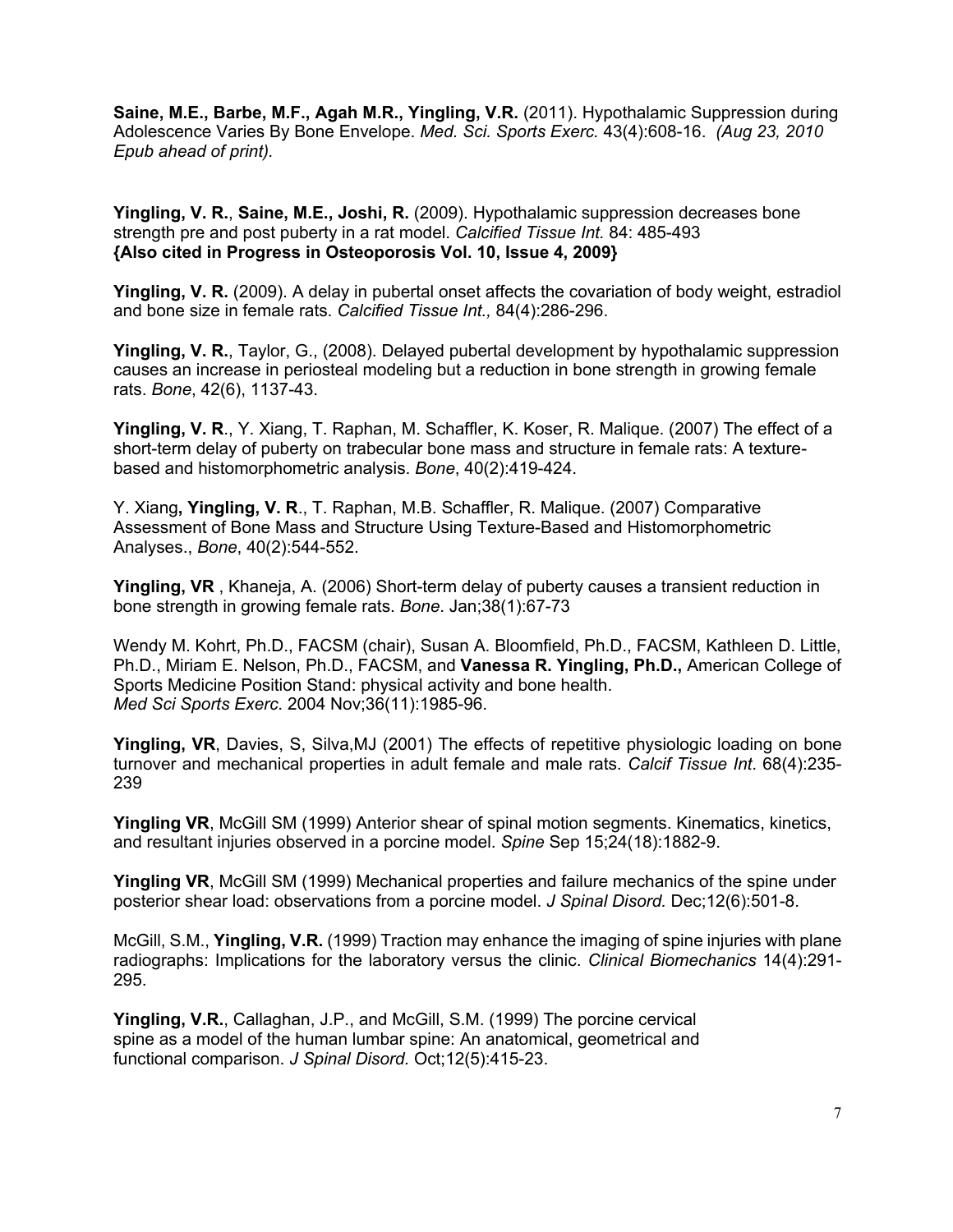McGill SM, **Yingling VR**, Peach JP (1999) Three-dimensional kinematics and trunk muscle myoelectric activity in the elderly spine - a database compared to young people. *Clin Biomech* Jul;14(6):389-95.

**Yingling, V.R.**, Callaghan, J.P., McGill, S.M. (1997) Dynamic loading affects the mechanical properties and failure site of porcine spines. *Clinical Biomechanics.* 12(5):301-305. {*Also reprinted in: Year book of Sports Medicine, Mosby Year Book, 1999.}*

**Yingling, V.R.**, Yack, H.J., White, S.C. (1996) The effect of rearfoot motion on attenuation of the impulse wave at impact during running. *Journal of Applied Biomechanics.* 12:315-328.

# **UNDER REVIEW**

\*Denys, A. T.,\* Bugayong, J. C., \*Juhala, C. C., \*Ma, E. J.,\* Kwong, S. M., & Yingling, V. R. (n.d.). *Predictors of Bone Strength in Healthy Male and Female Adults*. 27.[Preprint] SportRxiv. https://doi.org/10.51224/SRXIV.1 (Under review- J Musculoskelet Neuronal Interact)

# **PRE-PRINTS**

Denys, A. T., Bugayong, J. C., Juhala, C. C., Ma, E. J., Kwong, S. M., & Yingling, V. R. (n.d.). *Predictors of Bone Strength in Healthy Male and Female Adults*. 27.[Preprint] SportRxiv. https://doi.org/10.51224/SRXIV.1 (Under review- J Musculoskelet Neuronal Interact)

**Yingling, V. R.,** Reichert, R., Denys, A., Franson, P., Espartero, K., Alvarez, M., Huynh, K., Vides, K. S., & Mazzarini, A. (2019). *Peak vertical jump power predicts radial bone strength better than hand grip strength in healthy individuals* [Preprint]. SportRxiv. https://doi.org/10.31236/osf.io/2t39k (Published in CIK)

# **IN PROGRESS**

The National Osteoporosis Foundation (NOF) and the American College of Sports Medicine (ACSM) "Effect of Physical Activity and Exercise on Bone Health Across the Lifespan" Position Stand- Member of the Writing Group- Sections Submitted (Animal Models, Peak Bone Mass &. Falls, Sleep & Bone)

Caldwell, Aaron R, Rosemary Twomey, Vanessa R Yingling, Joe Warne, Jennifer Murphy, Whitley C Atkins, Christopher McCrum, \*Claudia Romero-Medina,\*Sena Harlley, and Christoph Schneider. 2021. "Positive Result Rate in Kinesiology." OSF. August 24. osf.io/nwcx6.

# **THESIS AND DISSERTATION**

**Dissertation (1997):** Shear loading of the lumbar spine: Modulators of motion segment tolerance and resulting injuries.

**Master's Thesis (1993):** The effect of rearfoot motion on the attenuation of the impulse wave and impact during running.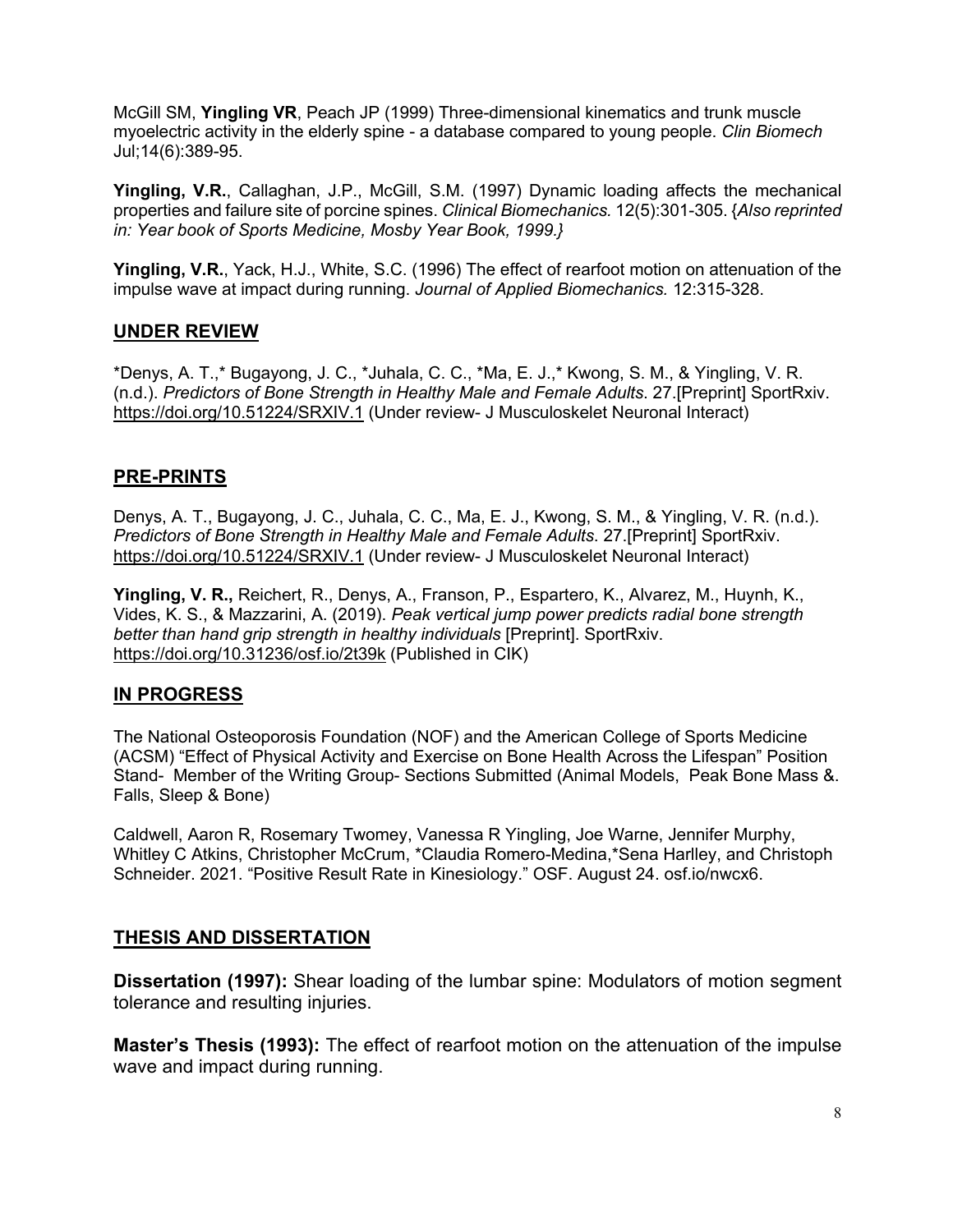# **ABSTRACTS**

#### **\* Students (Graduate and Undergraduate)**

Sena Harlley, Claudia Romero-Medina, Daniel Den Briones, Jorge Gonzalez, Vanessa Yingling, FACSM. "Radial Strength Differences In Trabecular Bone In Female Volleyball Players Compared To Controls" Presented at the American College of Sports Medicine Virtual Conference June. 2021.

\*Claudia Romero Medina, \*Sena Harlley, Vanessa R. Yingling, FACSM, \*Daniel Den Briones, \*Jorge Gonzalez. "Side-Side Radial Strength Differences In The Cortex In Female Volleyball Players Compared To Controls" Presented at the American College of Sports Medicine Virtual Conference June. 2021.

\*Candace C. Juhala, \*Andrew T. Denys, \*Jastine C. \*Bugayong, \*Eric J. Ma, \*Sarah M. Kwong, \*Katelyn E. Carvalho, Vanessa R. Yingling, FACSM. "Peak Power And Body Mass As Indices Of Bone Loading In A Healthy Adult Population" Presented at the American College of Sports Medicine Virtual Conference June. 2021.

\*Juhala, Candace C., \*Denys, Andrew T. M.S., \*Bugayong, Jastine C. B.S., \*Ma. Eric J., \*Kwong, Sarah M. B.S., \*Carvalho, Katelyn E. B.S., Vanessa R. Yingling Ph.D, FACSM "*Peak Power and Body Mass as Indices of Bone Loading in a Healthy Adult Population*" Presented at the South West American College of Sports Medicine (SWACSM) Virtual Conference, October-November 2020.

\*Joaquin Tabera, \*Stephanie Cromwell, \*Rosarin Saraburin, \*Derrek Lee, Vanessa R. Yingling Ph.D. FACSM. "*Myth Busters: Analyzing and Evaluating Scholarly Journal Articles for Credible Evidence*" Presented at the Western Society for Kinesiology and Wellness Virtual Conference, October 2020.

\*Claudia Romero-Medina, \*Daniel Den Briones, \*Jorge Gonzalez, \*Sena Harlley, Vanessa R. Yingling Ph.D. FACSM "Female Volleyball Players: A within-subject controlled model of the lower limb" Presented at the American Society of Bone and Mineral Research Virtual Conference, September 2020

\*Claudia Romero-Medina, \*Daniel Den Briones, \*Jorge Gonzalez, \*Sena Harlley, Vanessa R. Yingling Ph.D. FACSM "Bilateral Bone Strength Differences in DII Female Volleyball Players (Pilot Study)" Presented at the American College of Sports Medicine Virtual Conference, June 2020

\*Claudia Romero-Medina, \*Daniel Den Briones, \*Jorge Gonzalez, Vanessa R. Yingling Ph.D. FACSM "Bilateral Bone Strength Differences in DII Female Volleyball Players (Pilot Study)" Presented at the South West American College of Sports Medicine (SWACSM) Conference, Newport Beach, CA October 2019

Kirstie Huynh\*, Karen Serrano Vides\*, Kimberly D. Espartero\*, Andrew Denys\*, Rebekkah J. Reichert\*, Maria G. Alvarez\*, Priscilla Franson\*, Arianna M. Mazzarini\*, Vanessa R. Yingling Ph.D. FACSM Lower Limb Peak Power and Cortical and Trabecular Bone Strength in the General Population. Presented at the 66th Annual American College of Sports Medicine (ACSM) Conference, Orlando, FL May 2019

Cristopher Lara\*, Candace Juhala\*, Jose Alvarez\*, Bianca Lagamon\*, Angel Quintero\*, Adam Murphy\*, Cameron LeBato\*, Shruti Bali\*, Vivy Hua\*, Derrick Gardner\*, Marcela Fernandes-Alvez\*, Vanessa R Yingling, James Mouat IV. Relationship Between Cumulative Training Loads and Treatments of Division II Swimmers. Presented at the 66<sup>th</sup> Annual American College of Sports Medicine (ACSM) Conference, Orlando, FL May 2019

\*Huynh, Kirstie; \*Vides, Karen Serrano; \*Espartero, Kimberly; \*Reichert, Rebekkah; \*Alvarez, Maria; \*Franson, Priscilla; \*Mazzarini, Arianna; \*Denys, Andrew; Yingling, Vanessa "Perceived Quantity of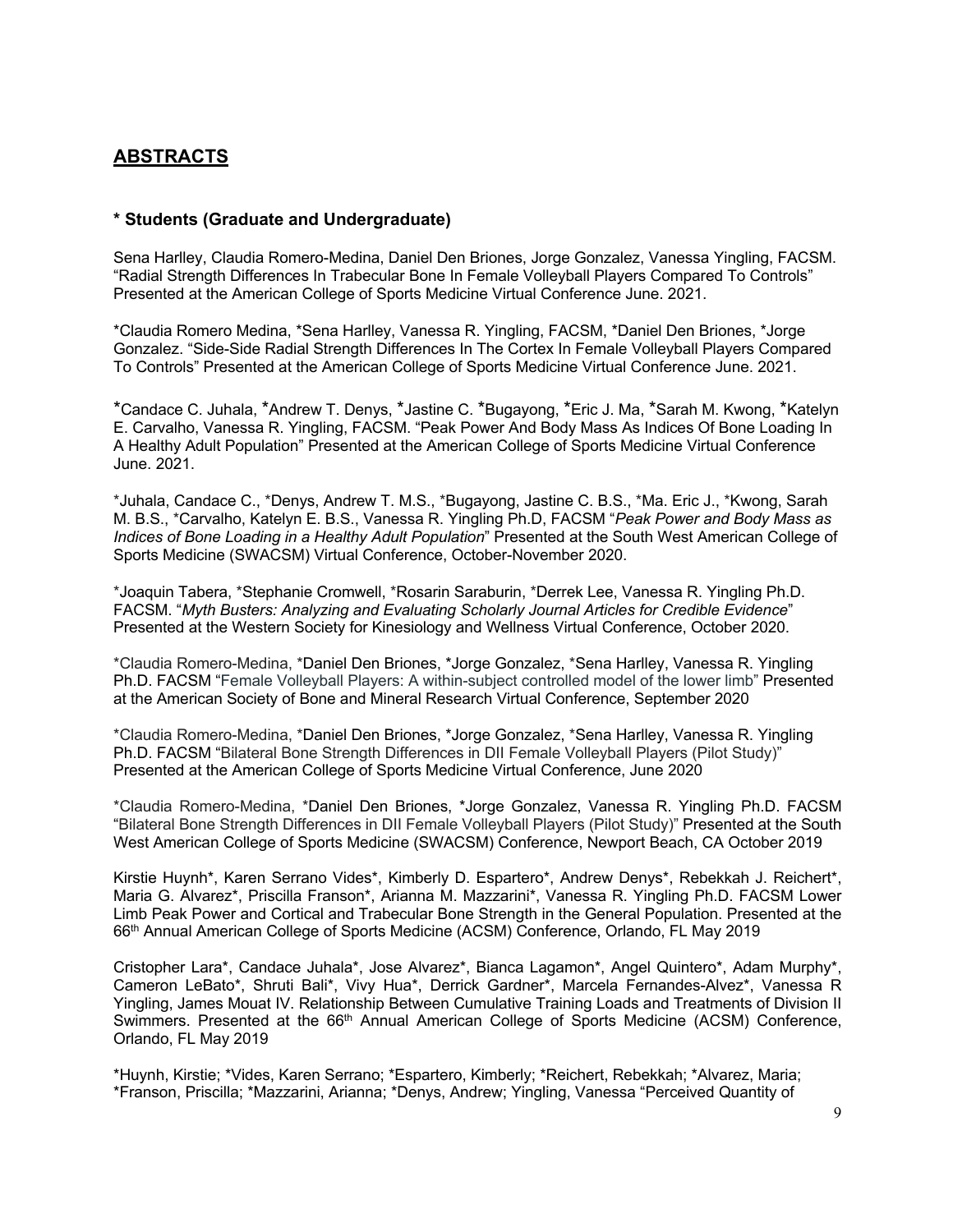Physical Activity as a Reflective Measure in Muscle and Bone Strength". Presented at the 66<sup>th</sup> Annual American College of Sports Medicine (ACSM) Conference, Orlando, FL May 2019

\*Vides, Karen Serrano; \*Huynh, Kirstie; \*Espartero, Kimberly; \*Reichert, Rebekkah; \*Alvarez, Maria; \*Franson, Priscilla; \*Mazzarini, Arianna; \*Denys, Andrew; Yingling, Vanessa "Middle School Recreational Sport Participation as a Determinant of Adult Muscle and Bone Strength". Presented at the 66<sup>th</sup> Annual American College of Sports Medicine (ACSM) Conference, Orlando, FL May 2019

Bianca Lagamon\*, Angel Quintero\*, Derrick Gardner\*, Vanessa R. Yingling, James Mouat IV. "Relationship Between the Perceived Training Loads of Division II Swimmers and Coaches" Presented at the 66<sup>th</sup> Annual American College of Sports Medicine (ACSM) Conference, Orlando, FL May 2019

Bianca Lagamon\*, Angel Quintero, Adam Murphy\*, Cameron LeBato\*, Shruti Bali\*, Vivy Hua\*, Sujata Rai\*, Derrick Gardner,\* Cristopher Lara\*, Jose Alvarez\*, Nicole Kahur\*, Sandra Ruiz\*, Arianna Mazzarini\*, Marcela Fernandes-Alvez\*, Alejandro Acosta\*, Vanessa R Yingling, James Mouat. Relationship Between the Perceived Training Loads of Division II Swimmers and Coaches Presented at the South West American College of Sports Medicine (SWACSM) Conference, Costa Mesa, CA October 2018

Kirstie Huynh\*, Karen Serrano Vides\*, Kimberly D. Espartero\*, Andrew Denys\*, Rebekkah J. Reichert\*, Maria G. Alvarez\*, Priscilla Franson\*, Arianna M. Mazzarini\*, Vanessa R. Yingling Ph.D. FACSM Lower Limb Peak Power and Cortical and Trabecular Bone Strength in the General Population. Presented at the South West American College of Sports Medicine (SWACSM) Conference, Costa Mesa, CA October 2018

Priscilla Franson\*, Kimberly D. Espartero\*, Andrew Denys\*, Maria G. Alvarez\*, Arianna M. Mazzarini\*, Rebekkah J. Reichert\*, Vanessa R. Yingling,FACSM "Lower Limb Peak Power As A Predictor Of Radial Trabecular Bone Strength" Presented at 65<sup>th</sup> Annual American College of Sports Medicine (ACSM) Conference, Minneapolis MN May 2018

Rebekkah J. Reichert\*, Maria G. Alvarez\*, Andrew Denys\*, Kimberly D. Espartero\*, Priscilla Franson\*, Arianna M. Mazzarini\*, Vanessa R. Yingling, FACSM "Bone Strength Differences According to Peak Power Norm Table Categories" Presented at 65<sup>th</sup> Annual American College of Sports Medicine (ACSM) Conference, Minneapolis MN May 2018

Kimberly D. Espartero\*, Andrew Denys\*, Maria G. Alvarez\*, Priscilla Franson\*, Arianna M. Mazzarini\*, Rebekkah J. Reichert\*, Vanessa R. Yingling, FACSM "Common Muscle Tests As Related To Trabecular Bone Strength In Division II Athletes." Presented at 65<sup>th</sup> Annual American College of Sports Medicine (ACSM) Conference, Minneapolis MN May 2018

Vanessa R. Yingling, **\***Rebekkah Reichert, **\***Andrew Denys, **\***Lily Azadi, **\***Kimberly Espartero, **\***Priscilla Franson. Muscle function tests as field measures of tibial bone strength. Oral Presention at International Workshop on Musculoskeletal and Neuronal Interactions 2017. Montreal Canada.

\*Andrew T. Denys, \*Rebekkah J. Reichert, \*Philip Richardi, \*Ariana Strickland, \*Benjamin Ferrari-Church, Vanessa Yingling, FACSM "Measurement of Radial Bone Strength as Related to Common Muscle Function Tests in College Athletes" Presented at 64<sup>th</sup> Annual American College of Sports Medicine (ACSM) Conference, Denver CO May 2017

\*Rebekkah J. Reichert, \*Andrew Denys, \*Sherah McCurdy, Vanessa R. Yingling, FACSM. "Muscle Function Tests as Field Measures of Tibial Bone Strength" Presented at 64th Annual American College of Sports Medicine (ACSM) Conference, Denver CO May 2017

\*Justin Usher, \*Rajab Imtair, \*Dimitri Castro, \*Evranjeet Brar, \*Julio Gomez, Vanessa Yingling, FACSM, Jenny O. "Vertical Jump Height Measurements: Correlation Between Vertec And My Jump App." Presented at 64th Annual American College of Sports Medicine (ACSM) Conference, Denver CO May 2017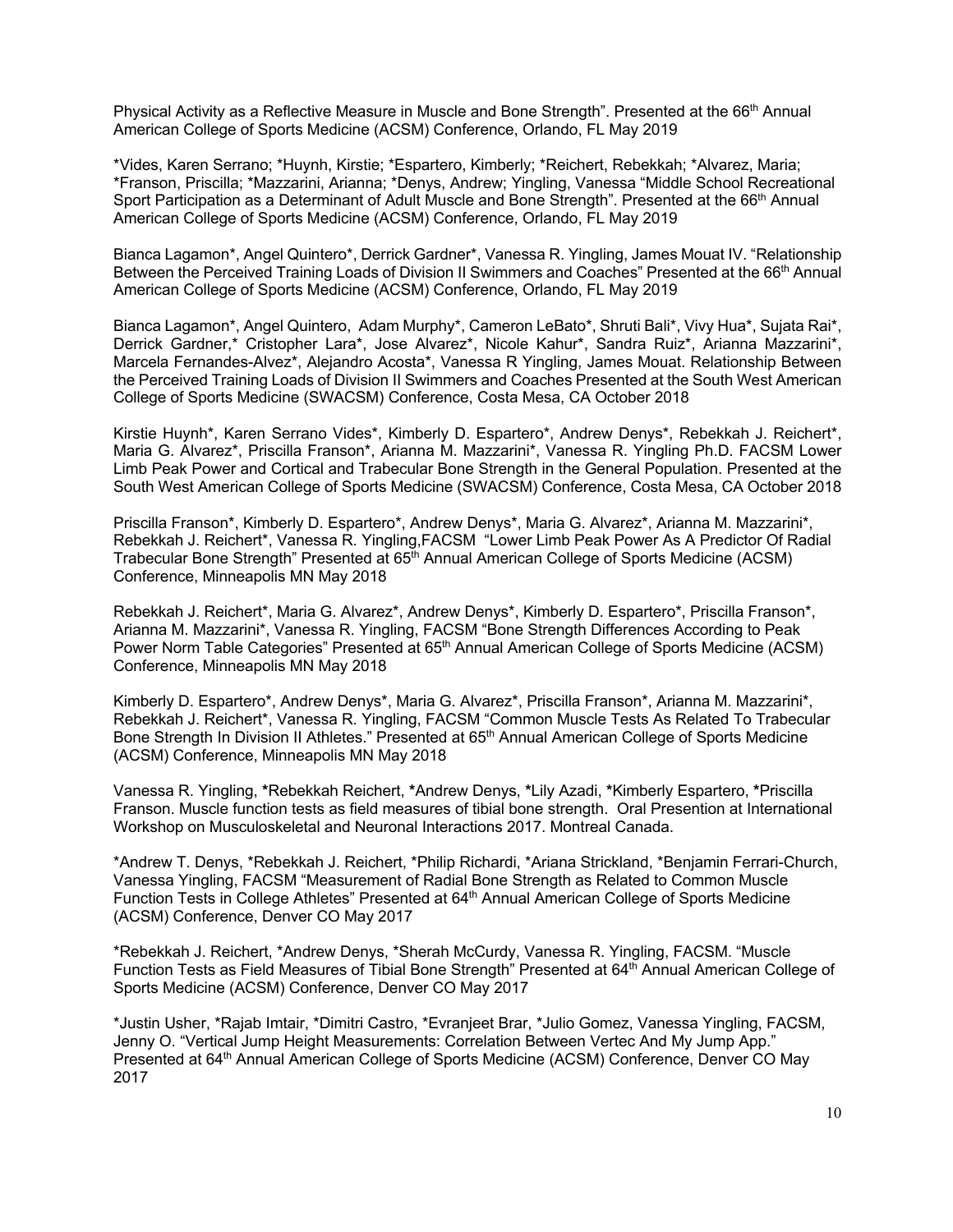\*Rajab Imtair, \*Justin Usher, \*Dimitri Castro, \*Evranjeet Brar, \*Julio Gomez, Vanessa Yingling, FACSM, Jenny O. "The Influence Of Attentional Focus Cueing On Jumpandreach Performance" Presented at 64<sup>th</sup> Annual American College of Sports Medicine (ACSM) Conference, Denver CO May 2017

Sherwood, J.J., Cox-Tomich, L., Yingling, V.R. Bone health for 6 kids. Panel presented at California Association for Health, Physical Education, Recreation and Dance (CAPHERD) Conference, San Diego, CA February 2017

\*Usher, Justin; \*Castro, Dimitri; \*Brar, Evranjeet; \*Imtair, Rajab; \*Gomez, Julio; Yingling, Vanessa; O, Jenny "The Influence of Attentional Focus Cueing on Jump-and-Reach Performance. Southwest Chapter American College of Sports Medicine 36<sup>th</sup> Annual Meeting. Costa Mesa, CA. October, 2016

\*Reichert, Rebekkah J. \*Denys, Andrew , \*McCurdy, Sherah , Yingling, Vanessa R. FACSM "Measures of Muscle Function as Related to Bone Strength" Southwest Chapter American College of Sports Medicine 36th Annual Meeting. Costa Mesa, CA. October, 2016

\*Ariana Strickland, Vanessa R. Yingling, Bone Functionality and Division II Male and Female Collegiate Athletes from Multiple Sports Presented at 63rd Annual American College of Sports Medicine (ACSM) Conference, Boston, MA June 2016

\*Dimitri Castro, \*Ariana Strickland, Vanessa R. Yingling,High Impact Loading Vs Repetitive Non-impact L oading And Radial Diaphysis Structure Presented at 63rd Annual American College of Sports Medicine (ACSM) Conference, Boston, MA June 2016

\*Evranjeet Brar, \*Benjamin Ferrari-Church, \*Sundeep Bhangu, Vanessa Yingling, My Phung (Jenny) O. Physical and Sedentary Activity in a College Population: The influence of undergraduate major and gender Presented at 63rd Annual American College of Sports Medicine (ACSM) Conference, Boston, MA June 2016

\*Gonzalez-Mejia, J., Webb, S., Sherwood, J., \*Brizendine, E., **Yingling, V**., \*Lansangan, S., \*Tran, T., & Inouye, C. Ventilatory Threshold Correlates with Autonomic Function in Endurance-Trained Young Men and Women. Presented at 62nd Annual American College of Sports Medicine (ACSM) Conference, San Diego, CA, May 2015.

\*Ferrari-Church, B., \*Strickland, A., \*Brizendine, E., \*Tran, T., Webb, S., **Yingling, V**., Inouye, C., & Sherwood, J. Cardiovascular Autonomic Function Correlates with Bone Health Indices in Collegiate, Cross Country Runners. Presented at 62nd Annual American College of Sports Medicine (ACSM) Conference, San Diego, CA, May 2015.

\*Strickland, A., \*Ferrari-Church, B., \*Brizendine, E., Webb, S., \*Yang, D., Inouye, C., Sherwood, J., & **Yingling, V**. Bone Functionality and Collegiate Cross Country Athletes. Presented at 62nd Annual American College of Sports Medicine (ACSM) Conference, San Diego, CA, May 2015.

\*Richardi, P., \*Strickland, A., \*Ferrari-Church, B., \*Yang, D., Webb, S., \*Tran, L., \*Rigdon, S., Inouye, C., **Yingling, V**., & Sherwood, J. Measures Of Muscle Function As Related To Bone Strength. Presented at 62nd Annual American College of Sports Medicine (ACSM) Conference, San Diego, CA, May 2015.

**Vanessa Yingling**, Rita Liberti, Benjamin Ferrari-Church. "Gendering Skeletons: A Textual Analysis of the *Best Bones Forever* Campaign" 90th Annual Conference Western Society for Physical Education of College Women, Pacific Grove, CA. November 2014.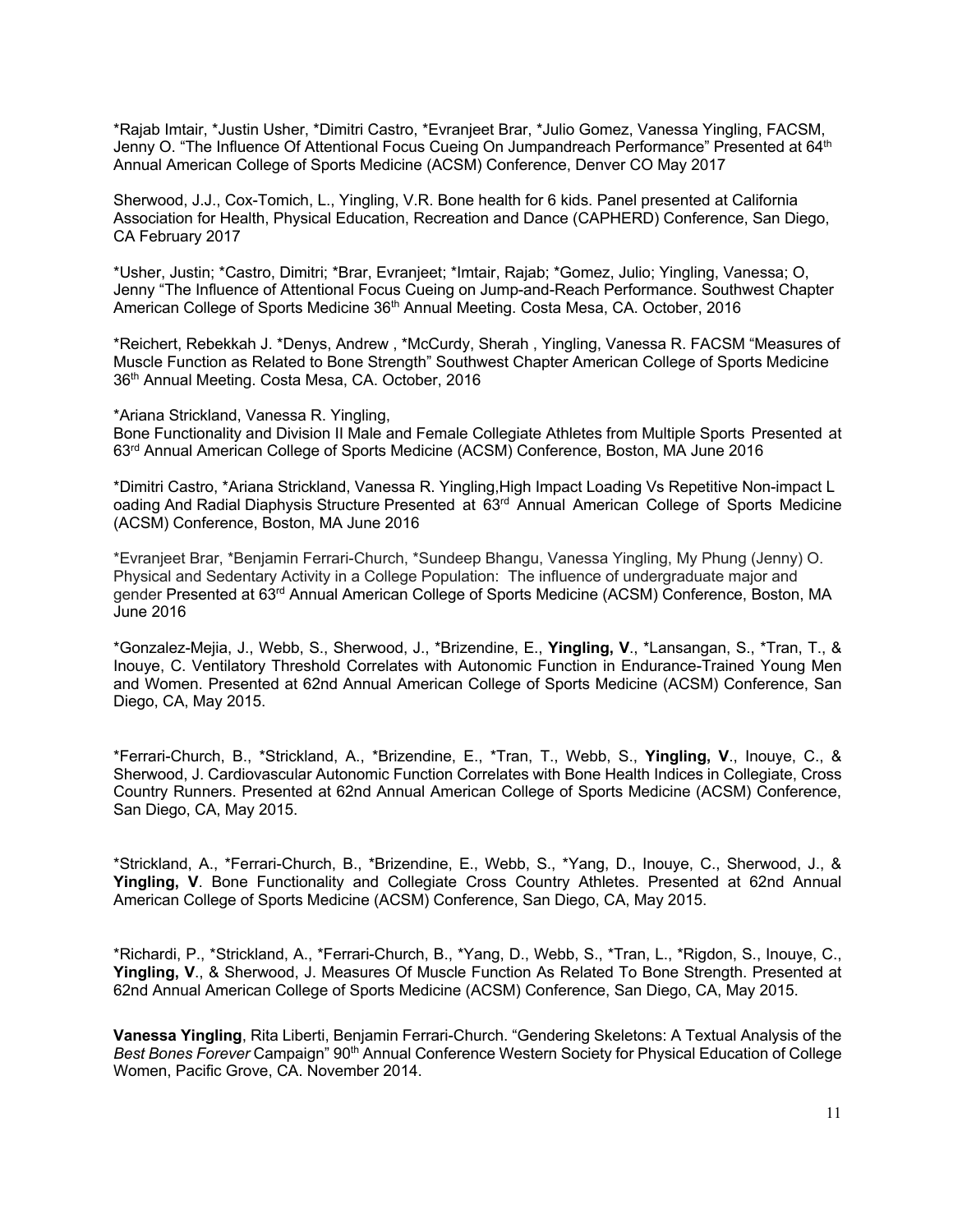Goldman, H.M & **Yingling, V.R**. "Bones on the Road:" Development and Implementation of a skeletal anatomy outreach program serving elementary and middle school students in the School District of Philadelphia" American Association of Anatomists Regional Meeting 2014, Philadelphia, PA.

O. J., Sherwood, J.J., **Yingling, V. R**. (2014) Partnering Undergraduate Research and Service Learning Programs at a Teaching University. In Dominguez, N. & Gandert, Y. (Eds.). 7th Annual Mentoring Conference Proceedings: Development Networks: Mentoring & Coaching at Work, Albuquerque, NM: University of New Mexico.

**VR Yingling,** TA Butler, K. A.Mitchell; M. Lunny; "Acute hypothalamic suppression does not affect bone loss at maturity." 2014 American College of Sports Medicine (ACSM) Orlando, FL May 2014

Steven Forrester, Hojun Lee, Keisuke Kawata, Ji Seok Kim, **Vanessa R. Yingling** and Joon-Young Park, "Bioinformatic Identification of CTGF as an Osteogenic Protein Expressed within Human Skeletal Muscle", 2014 American College of Sports Medicine (ACSM) Orlando, FL May 2014

TA Butler, A McCoy, M Lunny, **VR Yingling** "**Food Restriction Post Puberty is Positive For Bone Structure Long Term**." 2013 American College of Sports Medicine (ACSM) Indianapolis, IN June 2013

TA Butler, **VR Yingling** "Caloric Restriction during Growth, Serum Irisin and Bone Mass loss at Maturity." 2013 American Society of Bone and Mineral Research Annual Meeting Baltimore, MD

Nathanael Raber, Cushla McGoverin, Kathleen Axen, Kenneth Axen, Nancy Pleshko, **Vanessa Yingling** "Infrared Spectroscopic Assessment of Bone Mineral Differences Induced by Diet" Orthopaedic Research Society 2013 Annual Meeting January 26-29, San Antonio, Texas

**Vanessa R. Yingling**, Kathelyne M. Pichardo, Allison Kaplan, Madon Maile, Kathleen Axen " Effects of Dietary Fat on Bone Histomorphometry." XIIth Congress of the International Society of Bone Morphometry October 16-19, 2012 Minneapolis, MN,

KA Mitchell, A McCoy, M Lunny, **VR Yingling** "Caloric Restriction Attenuates Bone Loss during Hypothalamic Suppression." 2012 American Society of Bone and Mineral Research Annual Meeting Minneapolis, MN. Oct. 2012

TA Butler, A McCoy, **VR Yingling** "The Effects of Post Pubertal Food Restriction on Bone Strength." 2012 EFF/ASBMR Sixth Fellows Forum on Metabolic Bone Disease, Minneapolis, MN

KA Mitchell, A McCoy, M Lunny, **VR Yingling** "Caloric Restriction Attenuates Bone Loss during Hypothalamic Suppression." 2012 American Society of Bone and Mineral Research Special Topics Meeting (Bone and Skeletal Muscle Interactions) Kansas City, MO. July 2012

TA Butler, A McCoy, **VR Yingling** "The effects of post pubertal food restriction on bone strength." 2012 American College of Sports Medicine (ACSM) San Francisco, CA June 2012

KA Mitchell, A McCoy, M Lunny, **VR Yingling** "The effects of calorie restriction and hypothalamic suppression on bone strength during puberty." 2012 American College of Sports Medicine (ACSM) San Francisco, CA June 2012

Kathleen Axen, **Vanessa Yingling**, Joseph Vasselli, Tiffiny Butler, Julie Roddy, Kenneth Axen, "Effects of Dietary Fat and Vitamin D on Adipose Tissue and Bone Development in Female Weanling Rats, Obesity 2011–Annual Scientific Meeting of – The Obesity Society, Orlando, FL.

Butler TA, Yingling VR<sup>\*</sup> FACSM, Axen KV<sup>"</sup> "The Effect of High Fat and Low Fat Diet on Bone Structure and Strength During Puberty." 2011 American College of Sports Medicine (ACSM) Denver, CO June 2011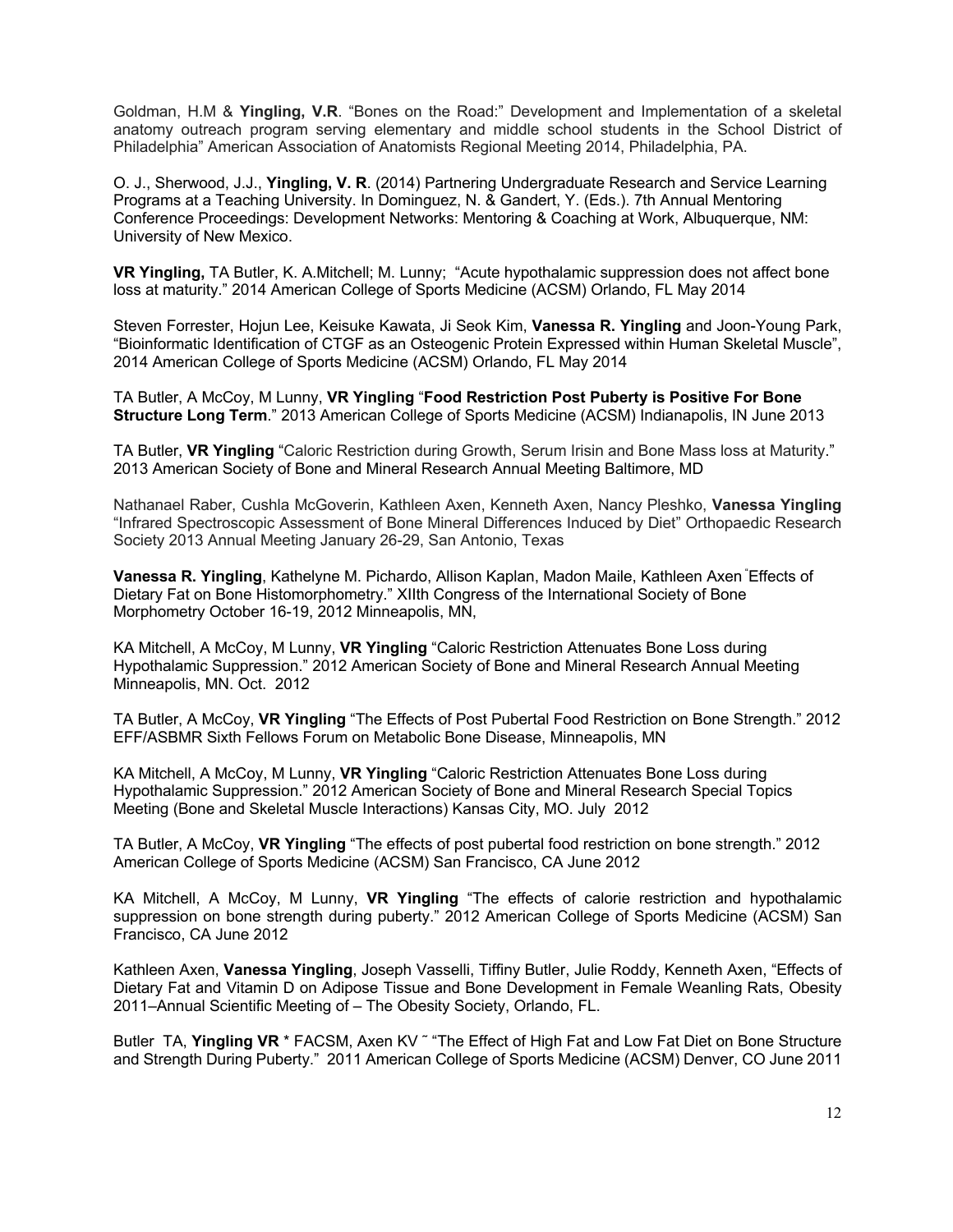Butler TA, Yingling VR<sup>\*</sup> FACSM, Axen KV<sup>"</sup> "The Effect of High Fat and Low Fat Diet on Bone Structure and Strength During Puberty." GNYRC ACSM 2010

M Rastgar Agah & **VR Yingling**, "Evaluation of Frost's 3-way rule equation for bone adaptation to mechanical stimulation." American Society of Biomechanics Providence, Rhode Island, August 18-21, 2010.

**VR Yingling,** T Raphan, Y Xiang "Texture Analysis of Bone Architecture in a Low Estrogen Post Pubertal Model." American Society for Bone and Mineral Research ASBMR 32th Annual Meeting, Toronto, Ontario Canada October 15-19, 2010

Seigenfuse, MD, Goldman, HA, **Yingling, VR**. "Delayed Puberty Results in Decreased Percentage of Lamellar Bone and Decreased Mechanical Strength in Female Rats" 2010 American College of Sports Medicine (ACSM) Baltimore, MD June 2010

**VR Yingling,** M.E. Saine "No periosteal response post puberty saves bone strength." 56<sup>th</sup> Annual Meeting of the Orthopaedic Research Society New Orleans, Louisiana March 6 - 9, 2010

**VR Yingling,** M.E. Saine "Periosteal response to hypothalamic suppression during growth is maturity dependent." American Society for Bone and Mineral Research ASBMR 31th Annual Meeting, Denver, Colorado September 11-14, 2009 Plenary Poster

**VR Yingling,** R Joshi "Energy restriction does not affect bone strength during puberty." American Society for Bone and Mineral Research ASBMR 31th Annual Meeting, Denver, Colorado September 11-14, 2009

T Butler, **VR Yingling** "The Effect of Delayed Puberty on the Growth Plate" National Athletic Trainers' Association. June 2009. San Antonio, Tx.

R Joshi, **VR Yingling** Environmental Perturbations during Puberty and Bone strength. College of Health Professions Day, Temple University, April 16th, 2009.

T Butler, **VR Yingling "**The Effect of Delayed Puberty on the Growth Plate". College of Health Professions Day, Temple University, April 16th, 2009. *Meritorious Poster Award Winner*

M.E. Saine, **V.R. Yingling** "*The Effects of Suppressed Gonadotrophin-Releasing Hormone on Femoral Cortical Bone Structure in Growing Female Rats"* Temple Undergraduate Research Forum and Creative Works Symposium (TURF-CreWS) March 25, 2009.

M.E. Saine, **V.R. Yingling** *The Effects of Suppressed Estradiol on Femoral Cortical Bone Structure in Growing Female Rats.* 78th Annual Meeting of the American Association of Physical Anthropologists. Chicago, Illinois, March 31-April 4, 2009.

R Joshi, **VR Yingling** Environmental Perturbations during Puberty and Bone strength. 4th Asia West Pacific regional conference of World Confederation for Physical Therapy (WCPT), Mumbai, India, January 22-25, 2009.

T. Brennan<sup>1</sup>, S. Adapala<sup>1</sup>, **V. Yingling<sup>2</sup>**, F. Safadi<sup>1</sup>, S. Popoff<sup>1</sup>, P. Marie<sup>3</sup>, M.Barbe<sup>1</sup> and A.Sanjay<sup>1</sup> Abrogation of Cbl-PI3K interaction increases bone volume and osteoblast proliferation. American Society for Bone and Mineral Research ASBMR 30th Annual Meeting, Montreal, QB. September 12-16, 2008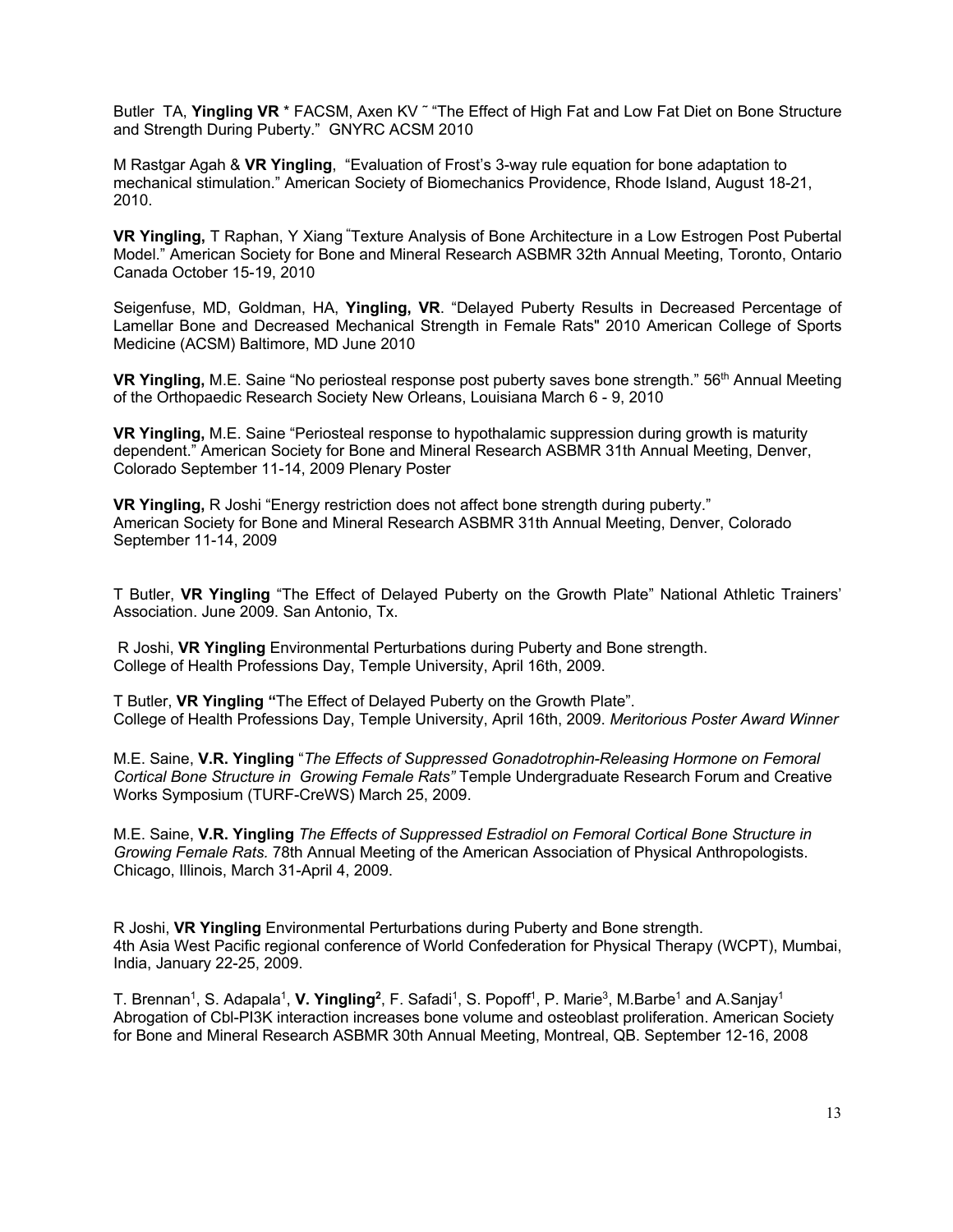**VR Yingling** Path Analysis (Structural Equation Modeling) and Covariation of Bone Traits following Delayed Puberty**.** American Society for Bone and Mineral Research ASBMR 30th Annual Meeting, Montreal, QB. September 12-16, 2008

R Joshi, **VR Yingling** Environmental Perturbations during Puberty and Bone strength. American Society for Bone and Mineral Research ASBMR 30th Annual Meeting, Montreal, QB. September 12-16, 2008

**Yingling, VR**, Joshi, R Estradiol Suppression during Adolescence Results in Increased Body Weight but Comparable Cortical Bone Strength in Female Rats. A Model of Secondary Amenorrhea? 53rd Annual Meeting of the Orthopaedic Research Society, San Diego, CA. March 2-5, 2008.

R Joshi, **VR Yingling** A Model of Secondary Amenorrhea in the Adolescent Female Rat. American Society for Bone and Mineral Research ASBMR 29th Annual Meeting, Honolulu, HA. September 16-20, 2007

Delayed Pubertal Development by Hypothalamic Suppression causes an Increase in Periosteal Modeling but a Reduction in Bone Strength in Growing Female Rats. 53<sup>rd</sup> Annual Meeting of the Orthopaedic Research Society, San Diego, CA. February 12-15, 2007.

The Effect of a Short-term Delay of Puberty on Bone Development in Young Female Rats. American Society for Bone and Mineral Research ASBMR 28th Annual Meeting, Philadelphia, PA. September 15-19, 2006

Bone strength deficits result from delayed pubertal development caused by hypothalamic suppression in female rats. American Society of Biomechanics (ASB) Annual Meeting, Blacksburg, VA, Sept, 2006

Direct Loading in a Low Estrogen Environment in Prepubescent Female Rats. American Society for Bone and Mineral Research ASBMR 27th Annual Meeting, Nashville, TN. September 23-29, 2005

Delayed Menarche Causes A Transient Reduction In Cancellous Bone Area In Female Rats. American College of Sports Medicine 52nd Annual Meeting, Nashville, TN. June 1-5, 2005.

Short-term suppression of estrogen during growth causes a transient reduction in bone strength in growing female rats. 51st Annual Meeting of the Orthopaedic Research Society, Washington D.C. February 20-23, 2005.

The Effect of Delayed Menarche on Bone Strength. American College of Sports Medicine 51<sup>st</sup> Annual Meeting, Indianapolis, IN. June 1-5, 2004

The Effect of Delayed Menarche on Bone Strength. Mid Atlantic Region of the American College of Sports Medicine, Bushkill, PA. October, 2003

Quantification of Trabecular Bone Mass and Orientation Using Gabor Wavelets. ACM Symposium on Applied Computing (SAC 2003), Melbourne, Florida, March, 2003

The Combined Effects of Disuse and Gonadectomy on Bone Mechanics in Male and Female Rats. World Congress on Biomechanics, Calgary, Alberta, Canada August, 2002

Incidence and intervention of musculoskeletal injury in females. 4<sup>th</sup> Annual Faculty Day, Brooklyn College May 24, 2000.

The response of bone to repetitive physiologic loading in skeletally mature rats. American Society of Bone and Mineral Research St. Louis MO October 1999.

The response of the intervertebral disc, the pars interarticularis and the posterior ligaments to external anterior shear loading. North American Congress on Biomechanics (University of Waterloo) Waterloo, ON.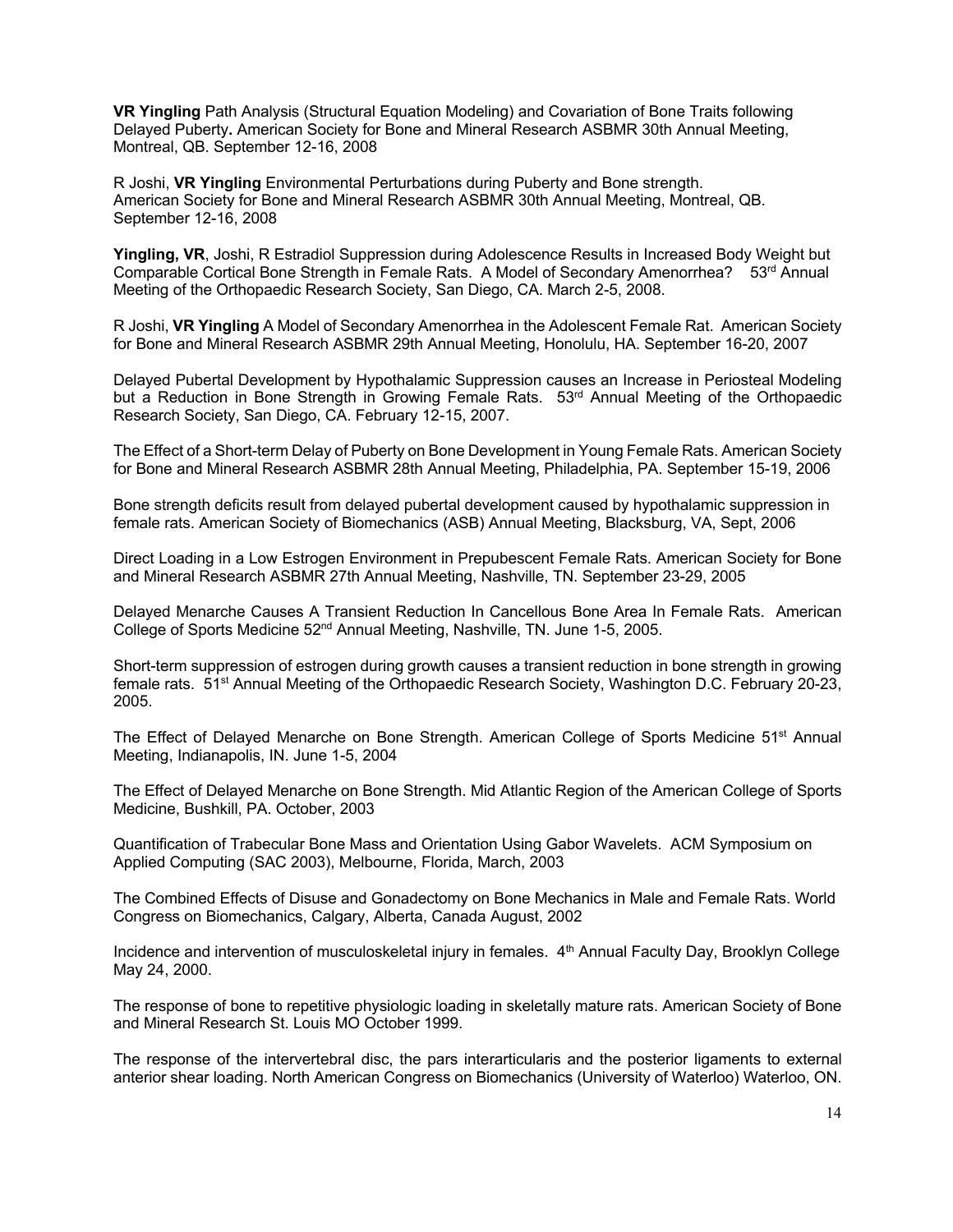August 1998.

Mechanical properties and injuries resulting from anterior and posterior shear loading of the spine at different load rates. American Society of Biomechanics, (Georgia Tech) Atlanta, GA. October 1996.

Mechanical properties and injuries resulting from anterior and posterior shear loading of the spine. Canadian Society of Biomechanics, (Simon Frasier University) Vancouver, B.C. August 1996.

The effect of load rate on the mechanical properties of a porcine spinal motion segment. American Society of Biomechanics, (Stanford University) Stanford, Ca. August 1995.

The effect of rearfoot motion on the attenuation of the impulse wave at impact during running. Canadian Society of Biomechanics (University of Calgary) Calgary, CA. August 1994.

A Comparison of Five Models for Estimating Mechanical Work With Actual Metabolic Cost For Variable Load Running. Second North American Congress on Biomechanics. Chicago,Il. 1992

The Effects of Endurance Training on Muscle Capacity for Blood to Tissue Transfer in Humans. Third Annual UCSD Undergraduate Research Conference. May 1990.

# **STUDENT COMMITTEES**

**Thesis Examiner**- 2019- Griffith University QLD Australia Conor Lambert "A comparison of the bone response to impact loading and resistance training in young adult women: The OPTIMA-Ex trial"

### **Doctoral Dissertations**

Tiffiny A. Butler (December, 2013) "The effects of post pubertal food restriction on bone architecture, strength, and medullary adipose composition." (Committee Chair)

Rupali Naranyan Joshi (November, 2009) "Identification of mechanisms of delayed puberty on bone strength deficits during development." (Committee Chair)

Angela Tate (February 2007) "Reliability and validity of a scapular motion classification system." (External Reviewer)

### **Master's Theses**

Katy Mitchell (May 2012) "The Effect of Hypothalamic Suppression and Caloric Restriction on Bone Strength and Geometry during Puberty." (Committee Chair)

Jamie Reiger (May 2012) "The effect of short-term high-impact jump activity on bone metabolism in college females using oral contraceptives." (Committee Chair)

Matthew Seigenfuse (August, 2010) "Low Estrogen Model and Percent Lamellar Bone Pre and Post-Puberty" (Committee Chair)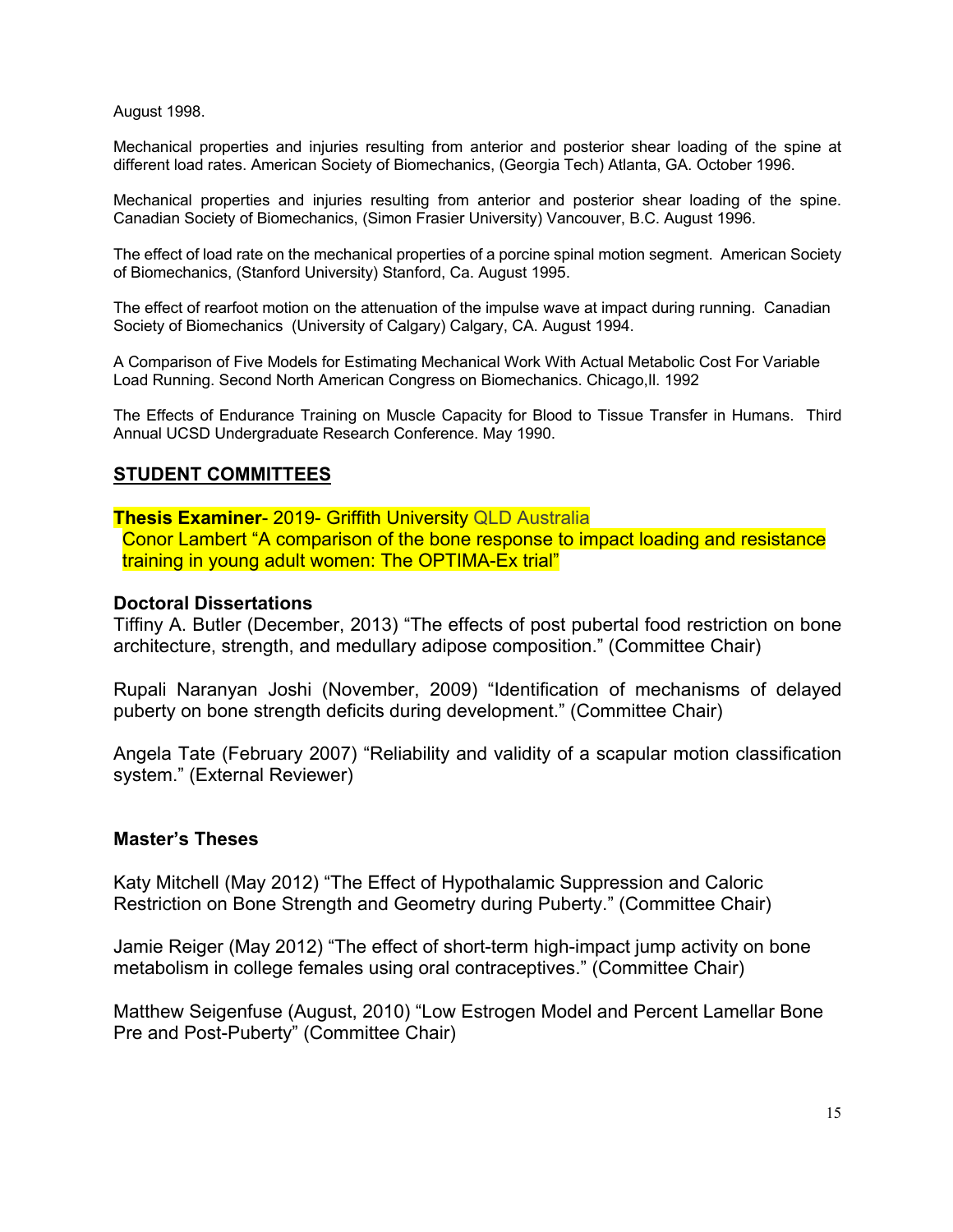Kohei Kishimoto (May, 2010) "Effect of short-term high-impact jump activity on bone metabolism in college female non-athletes" (Committee Chair)

Tiffiny Butler (May, 2009) "Effects of delayed puberty on the growth plate." (Committee Chair)

Danielle Holland (May 2008) "Comparative analysis of the roles of Cbl proteins in bone remodeling under basal and dynamic conditions." (Committee Member) (College of Engineering and School of Medicine)

# **Undergraduate Honors**

M.Elle Saine (Summer, 2008) Diamond Research Scholar, (May, 2009) Diamond Award, Presented at Undergraduate Research at Temple University, Harrisburg, PA Jan, 2009, Temple Undergraduate Research Forum (TURF) and Creative Works Symposium (CreWS) (April 2009)

Giorvahny V Augustin (Summer 2010 – 2012) McNair Research Scholar, Temple Undergraduate Research Forum (TURF) and Creative Works Symposium (CreWS) (April 2011)

# **Student High Impact Practices: Mentor and Research Programs**

# **Myth Busters: 2019- present**

Myth Busters was born out of a graduate course. The co-curricular experience allows students to develop their skills in literature analysis, critical thinking and knowledge translation

# **Dartfish Mentors and Professional Development: 2015-present**

Dartfish mentors provide individual and group peer-facilitated mentoring for current students in Biomechanics 303 on topics related to the Dartfish video analysis program. Dartfish mentors also intern with the United States Olympic Committee helping teams organize and analyze video. The relationship with both the USOC and Dartfish continues to develop as students take on leadership roles in the program that will ensure the sustainability of the program from quarter to quarter and year to year.

# **Kinesiology Research Group (KRG)- co-Founder 2013-present**

The KRG serves to create a broad Kinesiology-based research group to encourage multidisciplinary research and to exchange ideas between faculty mentors and students. To develop students' understanding of how to translate Kinesiology theory and research into professional applications of Kinesiology.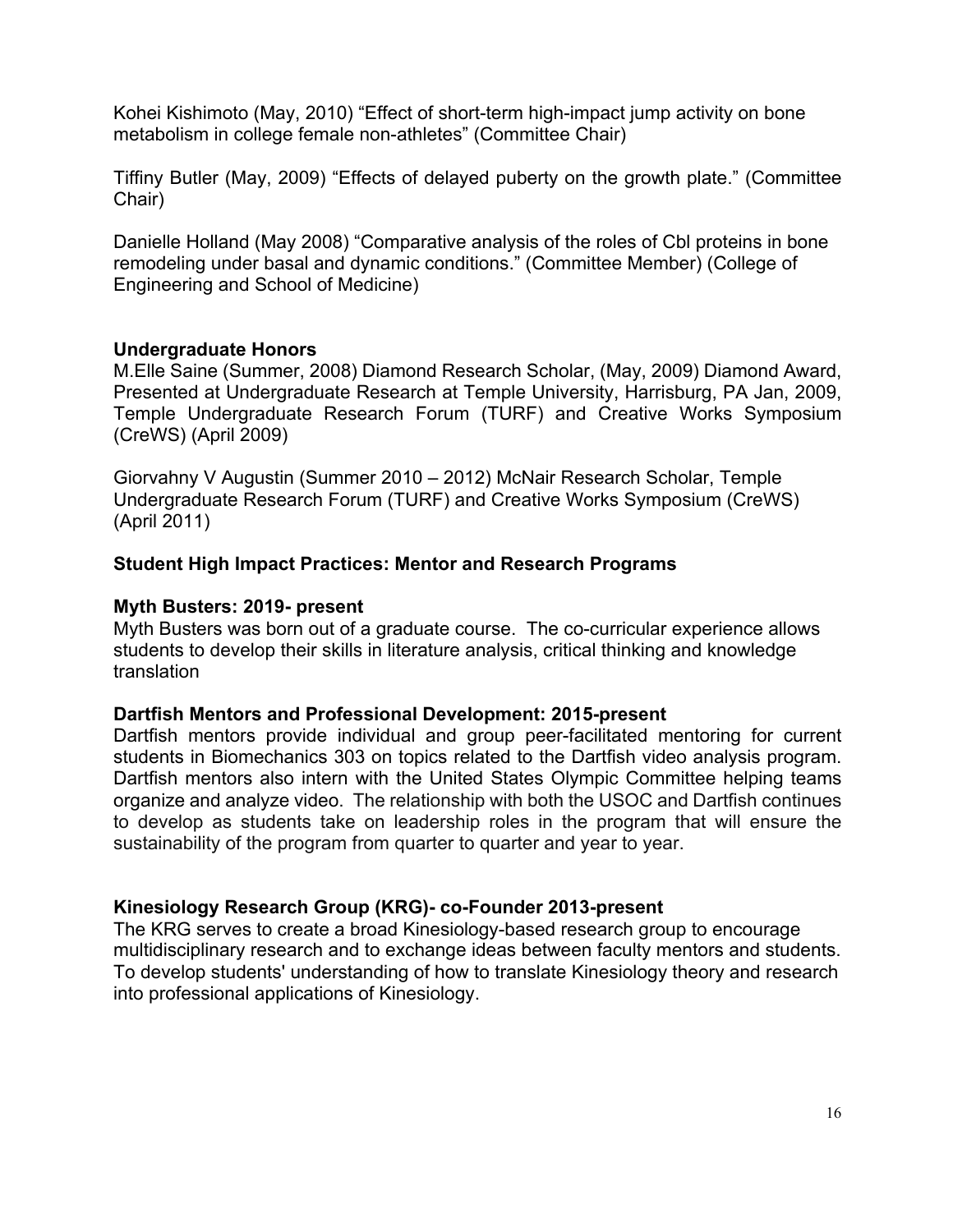# **INVITED LECTURES**

**2021 ACSM Brown Bag Webinar** Muscle - Bone: A match made for strength". **560 registered participants**

https://www.acsm.org/learn-develop-professionally/brown-bag-series

**2018 Invited Oral Presentation at the Annual Meeting of the South West American College of Sports Medicine,** Costa Mesa, CA "Muscle – Bone Match Across the Ages. Can Muscle Power Predict Bone Strength across the Life Span?"

**2015 Invited Oral Presentation at the Annual Meeting Western Society for Physical Education of College Women,** Pacific Grove, CA "Biomechanics in 10 Years".

**2014 CEAS Fall Forum** "How do you grow a strong skeleton and prevent fracture"

**2014 California School of Podiatric Medicine** "My Obsession to Run Faster: Biomechanics of the Lower Extremety"

**2003 GNYRC-ACSM Regional Meeting** (Greater New York Regional Chapter of the American College of Sports Medicine) Nov. 22-23, 2003 "Stress Fractures".

**2007 The University of Minnesota, Department of Kinesiology. "**Delayed Pubertal Development by Hypothalamic Suppression causes an Increase in Periosteal Modeling but a Reduction in Bone Strength in Growing Female Rats."

**2008 The Pennsylvania State University, Department of Kinesiology. "**The Effect Of Delayed Menarche On Bone Strength".

**2008 Temple University Department of Anatomy and Cell Biology**, **"**The Effect Of Delayed Menarche On Bone Strength".

**2009 Philadelphia Bone and Hard-Tissue Discussions and Seminars (Philadelphia BoneHeaDS)** "Hypothalamic suppression and bone strength in a rat model: Is puberty an important time point?"

### **Student Presentations**

**2011 Philadelphia Bone and Hard-Tissue Discussions and Seminars (Philadelphia BoneHeaDS)** Tiffiny Butler "Effect of post pubertal food restriction on bone strength, architecture and medullary fat : FRE 2011" May 2011.

# **EXPERIENCE**

Laboratory Director: Temple University, **Skeletal Adaptation and Development Laboratory**, 2006-present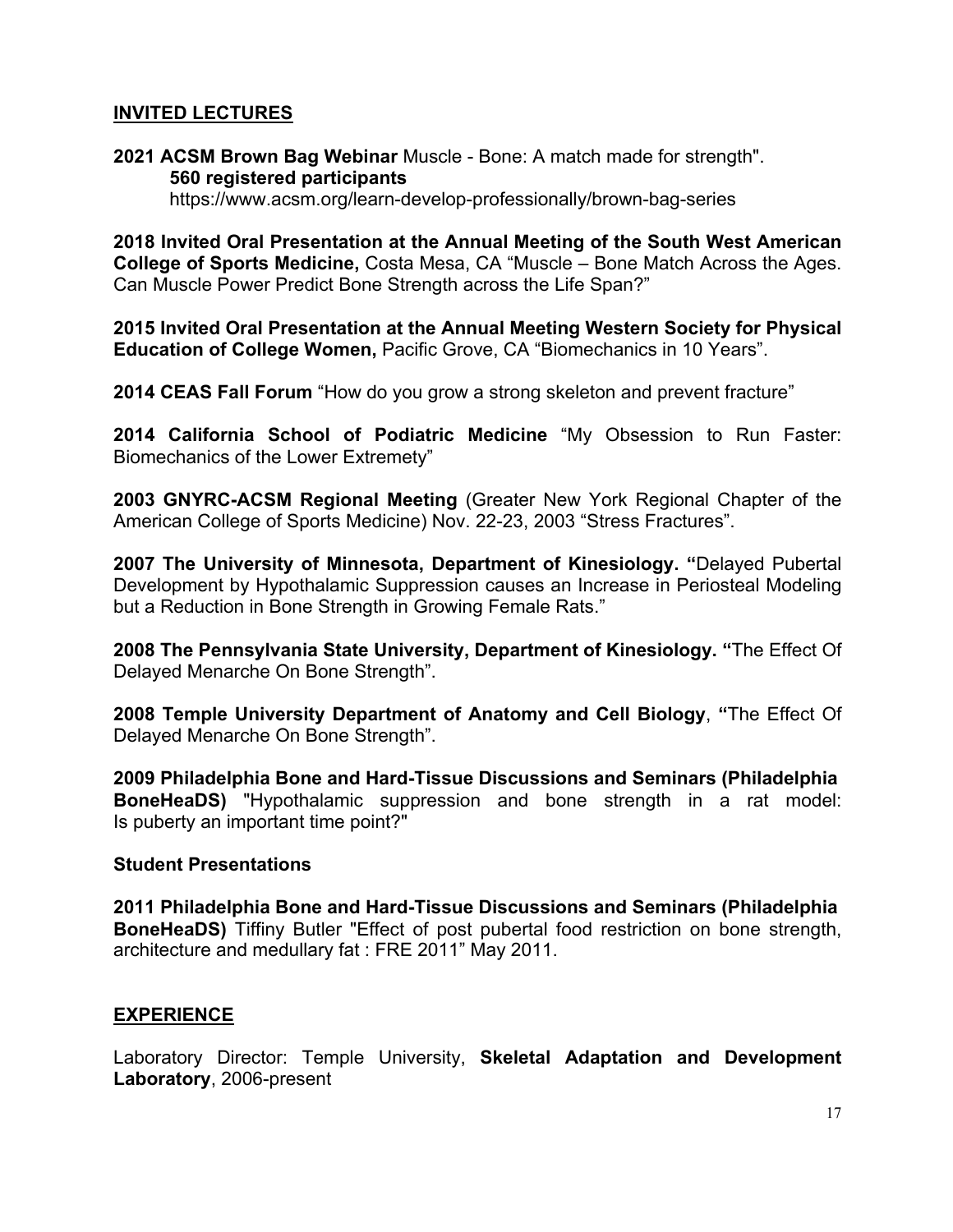http://www.temple.edu/chp/departments/kinesiology/SkAD\_Lab.htm

# **Responsibilities:**

- Development of research program
- Development of research protocols
- Supervision of students (graduate, undergraduate)

# **Equipment:**

- Histomorphometry system (Bioquant)
- Bone Saw
- Bose Materials Testing Machine

# Laboratory Director: **Brooklyn College- Bone and Exercise Laboratory**, 2002-2006 **Responsibilities:**

- Development of research program
- Development of research protocols
- Supervision of students (graduate (MS), undergraduate, high school)
- Maintenance of animal colony

#### • **Equipment:**

- Histomorphometry system (Osteomeasure)
- Bueller Bone Saw
- Fluorescent Microscope (Nikon Eclipse 400) & imaging camera
- Molecular Devices Microplate Reader

Research Fellow: **Washington University, School of Medicine,** [1997 - 1999] Biomechanics Laboratory

Advisor: Matthew J. Silva, Ph.D.

# **Responsibilities:**

- Development of torsional mechanical testing on rat bones (monotonic and cyclic)
- Development and implementation physiologic loading protocols of rat tibiae
- Development of biochemical bone marker collection procedures
- Ovariectomy surgery on rats

# **Equipment:**

- Instron 8500R
- PC Reflex Motion Analysis System
- Dual Energy X-ray Absorptiometry

Research Assistant: **University of Waterloo**, [1993 - 1997]

# Spine Mechanics Laboratory

Advisor: Stuart M. McGill, Ph.D.

# **Responsibilities:**

• Spinal motion segment tissue testing under compressive and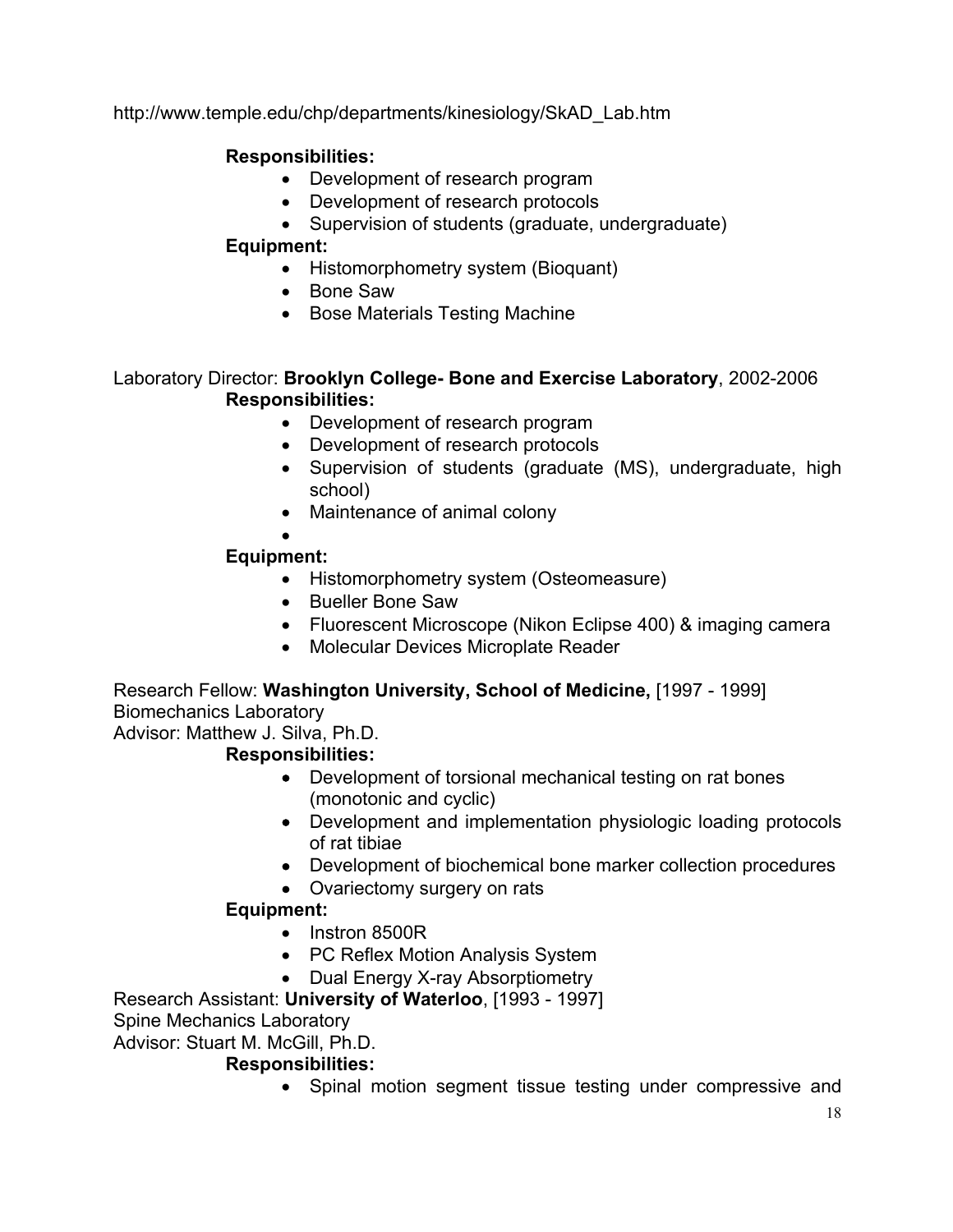shear loads

- Design and development of a custom jig for investigating the effect of applied shear loads
- Development of a kinematic and EMG database of spinal motion in elderly subjects
- Supervision of undergraduate kinesiology student research projects

# **Equipment:**

- Instron 8500
- Electromyographic collection system
- Isotrak 3space system
- Planar X-ray.

# Research Assistant: **State University of New York at Buffalo** [1991-1993]

Biomechanics Laboratory

Advisors: Scott White, Ph.D./ John Yack, Ph.D.

# **Responsibilities:**

• Collection and reduction of running and walking data: kinematics, kinetics and EMG

# **Equipment:**

- Kistler force plates
- Accelerometry
- Standard and high speed video collection
- Fiber optic and portable EMG systems
- •

Research Assistant: **University of California; San Diego** [1990-1991] Advisor: Odile Mathieu-Costello, Ph.D.

# **Responsibilites:**

• Analysis of muscle biopsies using stereological techniques.

# **TEACHING**

# **PHILOSOPHY**

Engaging students in their education and their quest for knowledge is my primary objective. Multiple pedagogical approaches are necessary when teaching both undergraduate and graduate students including lecture, case study, laboratories, group discussions and presentations. Furthermore, I use a "Flipped" class design and all lecture modules for my courses are available on my You Tube channel. https://www.youtube.com/c/VanessaYingling/null

# **EXPERIENCE**

**Associate Professor, CSU East Bay 2017-Present**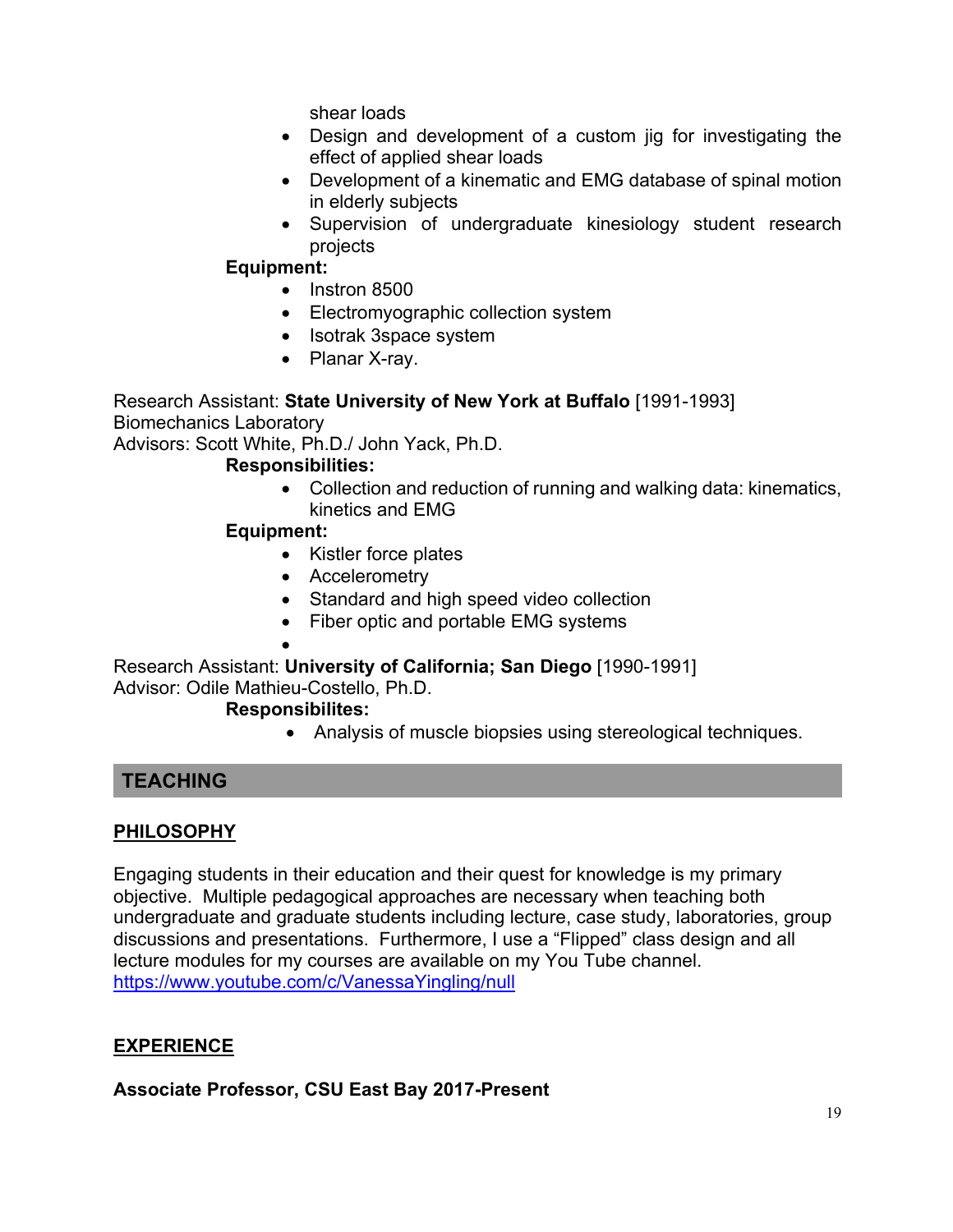# **Department of Kinesiology**

- Biomechanics (undergraduate)
- Musculoskeletal Anatomy (undergraduate)
- \* Spine Biomechanics & Low Back Disorders (undergraduate)
- Bone and Exercise (undergraduate)
- \* Myth Busters (graduate)

# **Assistant Professor, CSU East Bay 2013-2017 Department of Kinesiology**

- \* Biomechanics (undergraduate)<br>\* Special Tonics: Snine Biomechi
- Special Topics: Spine Biomechanics (graduate)
- \* Structural Anatomy (undergraduate) HYBRID

# **Assistant Professor, Temple University Department of Kinesiology, [2006 - 2013]**

- Skeletal Biomechanics (graduate)
- Mentored Research I (graduate)
- \* Independent Study (undergraduate)
- \* Biomechanics (undergraduate)

# **Department of Anatomy and Cell Biology, [2006 - present]**

Musculoskeletal Biology (graduate)

**Invited Lectures:** 

**Introduction to Kinesiology (2006 – present) Topics in Athletic Training (2007, 2011)**

#### **Assistant Professor, Brooklyn College (CUNY) Department of Physical Education and Exercise Science, [2001- 2006] Substitute Line [1999-2001]**

- Kinesiology and Applied Anatomy
- \* Human Anatomy
- **Practical Applications in Exercise Science**
- \* Biomechanics (graduate)
- Research Seminar (graduate)
- Special Topics: Bone Health and Exercise (service learning course)

# Guest Lecturer: **Saint Louis University, Department of Physical Therapy,** [1999]

**Biomechanics** 

Topic: Tissue Mechanics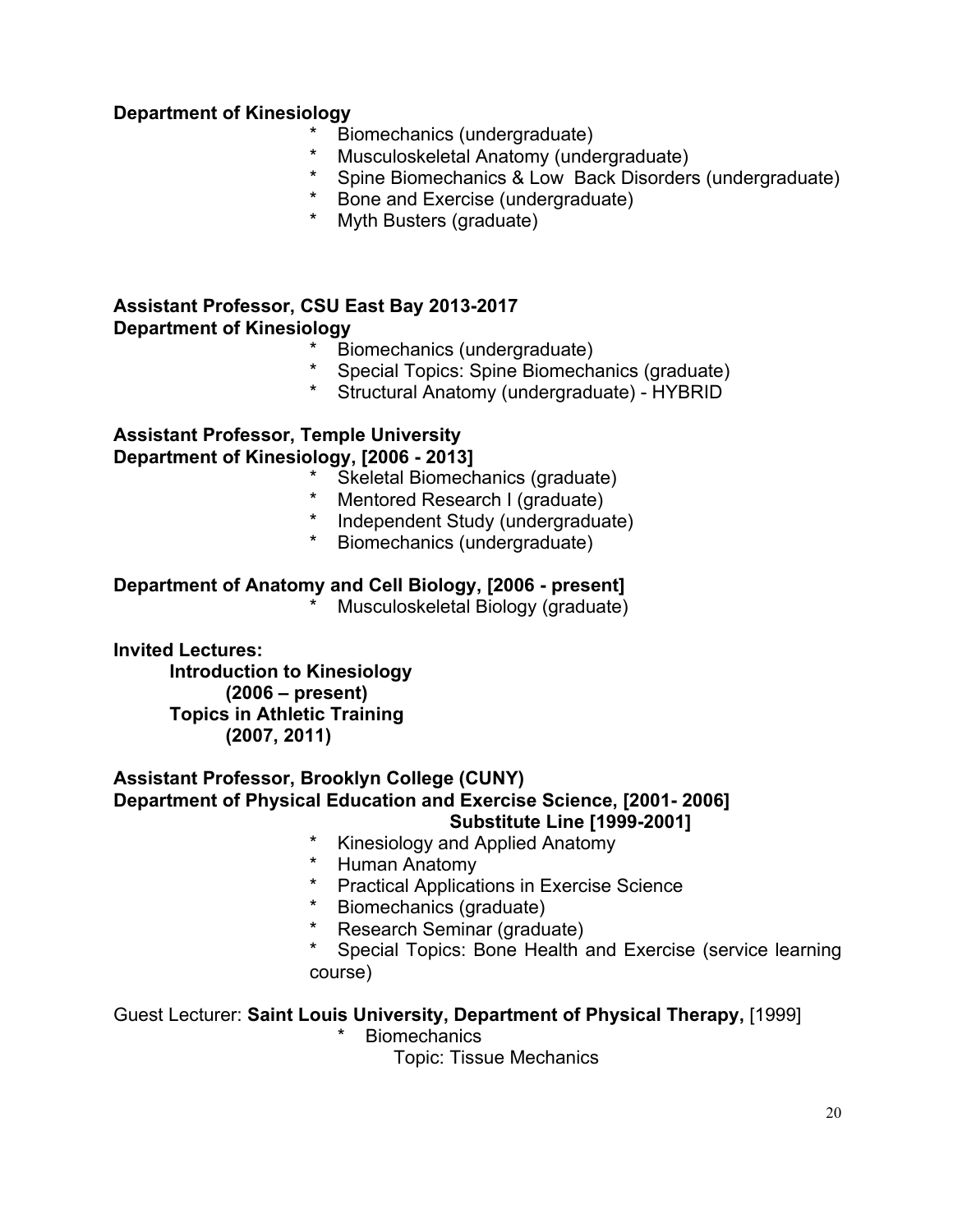# Guest Lecturer: **Washington University, School of Medicine**

 **Division of Physical Therapy,** [1999]

**Biomechanics** 

Topic: Tissue Mechanics

Teaching Assistant: **University of Waterloo**, [1993 - 1997]

Undergraduate laboratories (1st year and senior level courses)

- \* Biomechanics<br>\* Cocupational F
- **Occupational Biomechanics**
- Biomechanics and Motor Control of Human Gait.

# **Guest Lecturer:**

- \* Undergraduate Biomechanics course
- Senior level Occupational Biomechanics course

Teaching Assistant: **State University of New York at Buffalo**, [1991-1993]

- \* Undergraduate laboratories
	- **Biomechanics**

### **Curriculum development:**

Running mechanics tutorial series for

undergraduate biomechanics laboratories

# **COURSE DEVELOPMENT, TECHNOLOGY AND PROFESSIONAL DEVELOPMENT**

**Course Development:**

**Kin 310-Bone and Exercise -** The relationship between bone health and exercise from adolescence to aging. Review current guidelines and literature and apply the guidelines to communities.

**Kin 409- Spine Mechanics and Low Back Disorders -** A multidisciplinary (e.g., biomechanical, psychosocial, physiological, motor control, clinical and legislative) approach to low-back disorders to improve decision-making about assessment, injury prevention, and rehabilitation.

# **Kin 301 Hybrid Applied Musculoskeletal Anatomy Course- 2017 QM Certified:**

An on-line course was transformed into a hybrid course to allow a hands-on laboratory experience**.**

# **CSUEB Continuing Education Courses: Sport Performance 2014-2016**

2014-Bone Health and Female Athletes: Exercise is King, Nutrition is Queen 2016- Running Mechanics and Gait Analysis 2016- The Mechanics of Flying – The Science of Swimming Faster:

### **Special Topics: Graduate Course-** Spine Biomechanics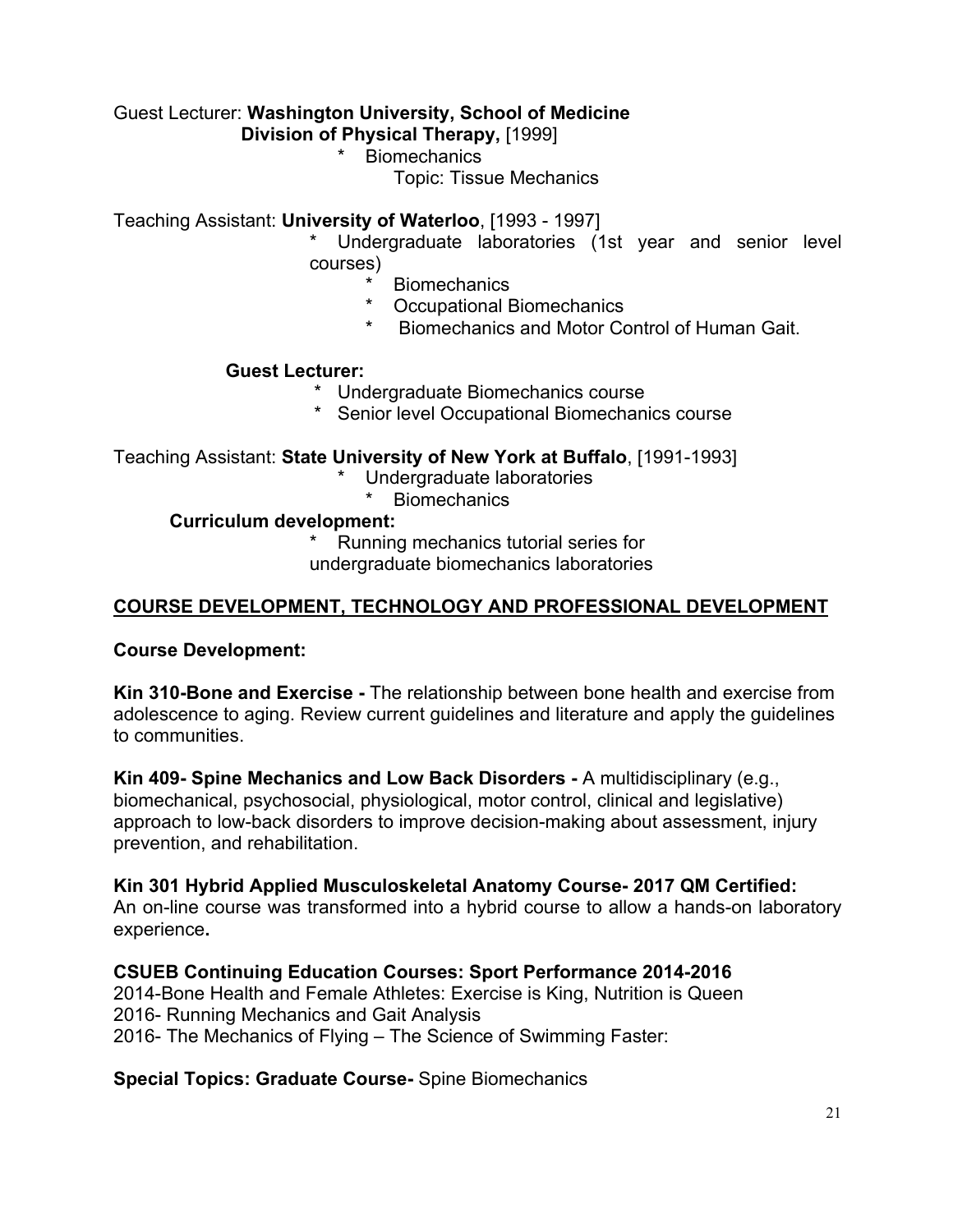### **Graduate Course:** Myth Busters

### **January 2011, CHPSW Technology Fee \$23,180.00**

Funded improvements in the Biomechanics Laboratory for Kinesiology 3202. Bought a mobile laboratory with 5 laptops and a server. PowerLab, ADInstruments, Inc.

### **Revisions to Graduate Biomechancs Courses: Temple University**

- Kin 9311 Biomechancs of Human Motion
- ` Kin 5202 Biomechanics of Skeletal Tissues

#### **Service Learning Curriculum:**

Bone Health & Exercise: A service-learning course was developed to improve communication between academics and the general public. Specifically, to ulitize current research in an applied setting.

#### **Hybrid Human Anatomy Course:**

Human Anatomy PEES 22.75 was offered with an in-class laboratory experience and an on-line lecture series. (CUNY Online Seminar: Spring 2002 )

#### **On-Line Pedagogy Project:**

A faculty mentoring group, whose purpose is to develop web modules to enhance teaching. I have been developing "Bone E-Modules" on bone structure and the modules are currently being assessed in courses this term (Fall 2004).

### **Professional Development:**

### **September 2020- May 2021, Certificate in Effective College Instruction Association of College and University Educators and the American Council on Education**

# **May 2021 Alliance for the Black Community at CSUEB- Anti-Racist Syllabus Workshop**

#### **June 20-21, 2020, Academics for Black Survival**

Academics for Black Survival and Wellness (A4BL) is a personal and professional development initiative for Non-Black academics to honor the toll of racial trauma on Black people, resist anti-Blackness and white supremacy, and facilitate accountability and collective action. https://www.academics4blacklives.com/

### **February 2018 – May 2019: Student Success Analytics Certificate Program (CSU Chancellors Office- Supski Grant)**

Project: Benefits of a hybrid undergraduate research program on performance and graduation rates.

**March 14-15, 2014: Dartfish Certified Technologist** (Webinar Series and On-site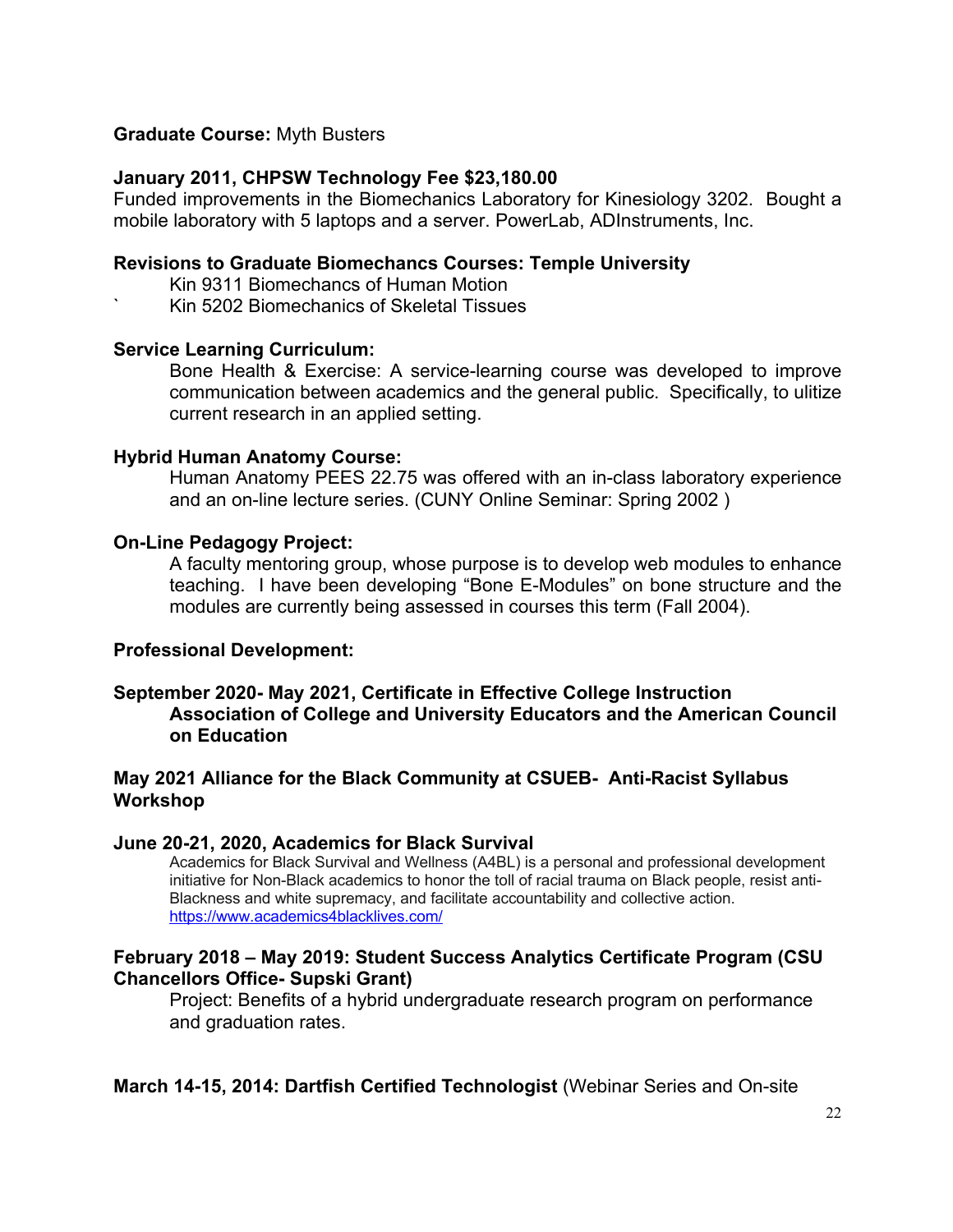training)

**February 28- March 2, 2014. LimitedPermit X-ray Technician-Bone Densitometry –** Foundation for Osteoporosis Research and Education **(Certified by the State of California)**

**December 11, 2014** "Utilizing Video Technology in Education" Webinar Dartfish USA

**February 11, 2011** 3rd Annual STEM Educators' Lecture, "Process Oriented Guided Inquiry Learning" Richard Moog, Professor of Chemistry, Franklin & Marshall College

**January 13, 2011 9<sup>th</sup> Annual Winter Faculty Conference.** "How to maximize student learning. Keynote: Dr. Maryellen Weimer

**January 2010 8th Annual Winter Faculty Conference.** What the Best College Teachers Do Keynote. Dr. Ken Bain

### Oct 16, 2009**Temple University Teaching and Learning Center** The Interteach Format: Facilitating Students' Consistent Preparation, Attendance, and Active Participation..: Dr. Philip Hineline

**Teaching Portfolio:** Teaching and Learning Center, Temple University February 17, 2009: Introduction and Initial Steps February 24, 2009: Developing a Teaching Philosophy March 3, 2009: Item Selection, Suggestions and Samples

January 13, 2009 7<sup>th</sup> Annual Winter Faculty Conference. "Engaging Students in Critical Thinking. Keynote: Dr. Stephen D. Brookfield

# **July 15 & 22, 2008 Temple University Teaching and Learning Center**

Summer Book Group: "Discussion as a way of teaching" Stephen D. Brookfield and Stephen Preskill

# **October 10, 2007 Temple University Teaching and Learning Center**

Interteaching: A noncoercive way to foster students' consistent preparation, attendance, and active participation in class.: Dr. Philip Hineline

# **February 23, 2007 Temple University Teaching and Learning Center**

Power Point and Lecture Effectiveness

**SERVICE**

**ACADEMIC**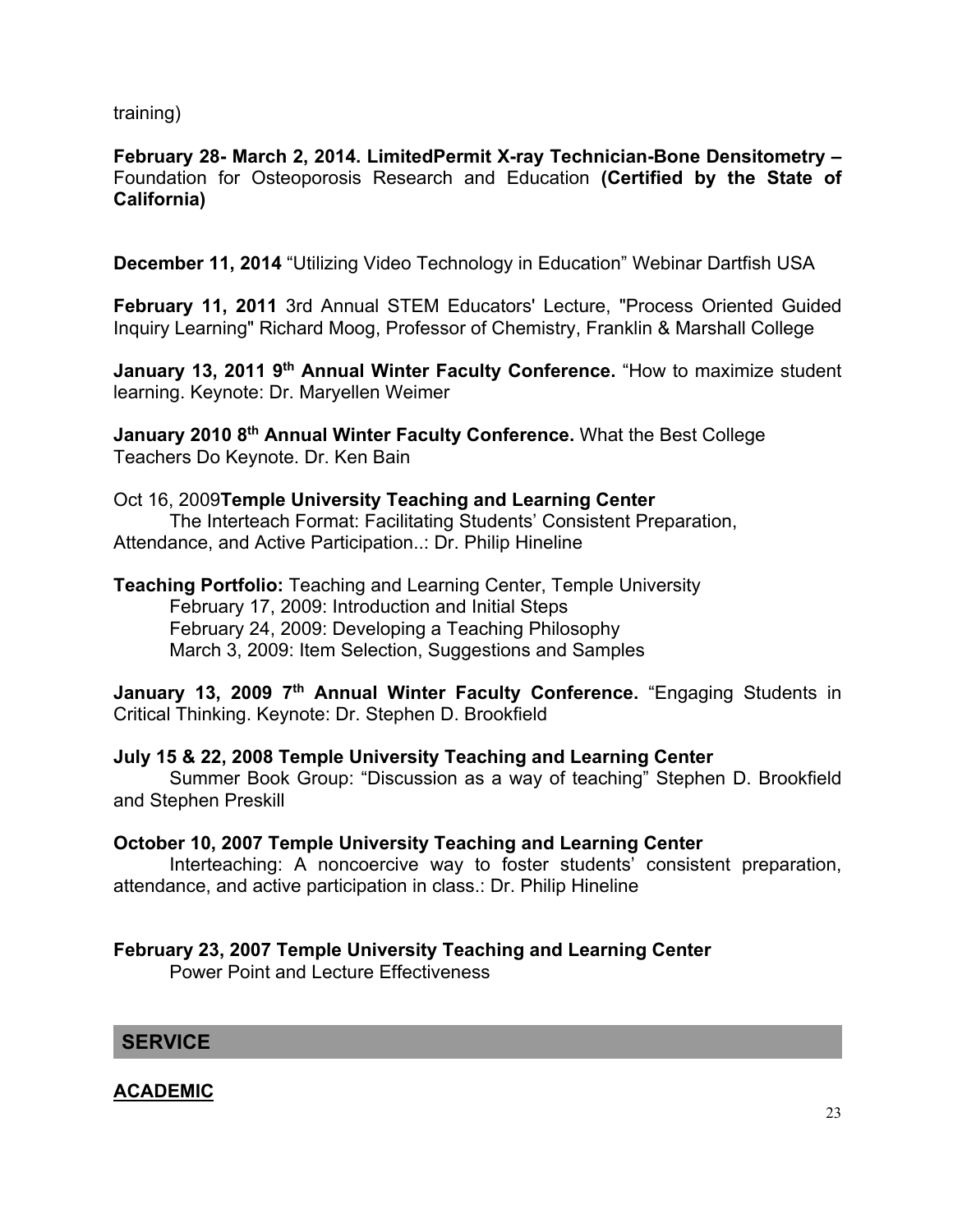**Cal State East Bay Presidential Search Advisory Committee** California State University, East Bay, 2020-21

**Open Access Policy Task Force- Committee on Research** California State University, East Bay, 2019-21

**Institutional Review Board (IRB)** California State University, East Bay, 2015-present

**Faculty Advising Fellow**  California State University, East Bay, 2017-2020

#### **General Education Overlays and Code (GEOC) Subcommittee of Committee on Instruction and Curriculum**

California State University, East Bay, 2017-2018

**College of Education and Allied Studies Curriculum Committee** California State University, East Bay, 2020-21

**Chair-Kinesiology Department Curriculum Committee**  California State University, East Bay, 2020-present

**Chair-Kinesiology Department Search Committee Tenure Track Position** California State University, East Bay, 2020

**Chair-Kinesiology Department Search Committee Tenure Track Position** California State University, East Bay, 2019

# **Pioneer Success Coach Search Committee**

California State University, East Bay, 2019

**Chair-KIN-HRT Collaborative Advisor Search Committee** California State University, East Bay, 2019

#### **Kinesiology Department – Chair Review Committee** California State University, East Bay, 2018

**Kinesiology Department – Retention Committee** California State University, East Bay, 2018 & 2020

# **Kinesiology Department – Culture Committee**

California State University, East Bay, 2019-20

- **Kinesiology Department – 1.0 Lecturer Search Committee** California State University, East Bay, 2019
- **Chair-Kinesiology Department Search Committee Tenure Track Position** California State University, East Bay, 2016

**Committee on Academic Program Review (CAPR)**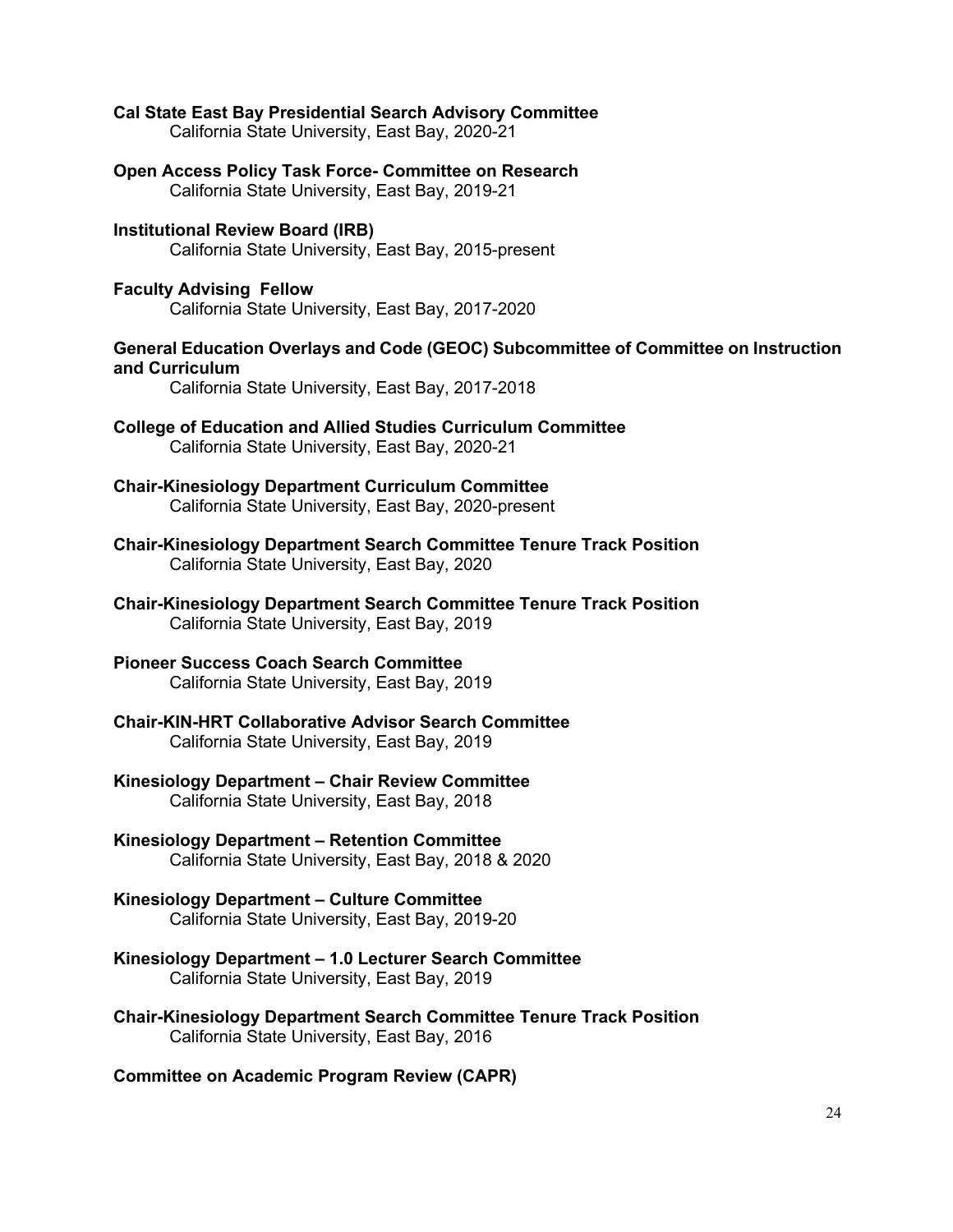California State University, East Bay, 2015-2017

- **Kinesiology Department Search Committee Tenure Track Position** California State University, East Bay, 2014
- **Kinesiology Department Chair Search Committee** California State University, East Bay, 2013
- **Somatic Group Chair Department of Kinesiology** Temple University, 2011 - 2012
- **Ad Hoc Committee on Research Coordination Department of Kinesiology** Temple University, 2011 - 2012
- **WinK Women in Kinesiology**

Co-organizer of the group for female graduate students and faculty in the Department of Kinesiology at Temple University. 2010-2013

**College of Health Professions Research and Study Leave Committee**

Temple University, September 2007 – 2011

### **Assembly Chair-Department of Kinesiology**

Temple University, September 2007 – 2008

- **College of Health Professions Research Day Judge** Temple University, 2009-11
- **College of Health Professions Research Day Abstract Reviewer** Temple University, April 2009
- **University Committee on Research Awards Liason for PSC-CUNY research awards: Health Panel**  Administers review process City University of New York, September 2003 -2006
- **STAR High School, Early College Initiative** Faculty, 2003-2006
- **Campus Planning Committee** Brooklyn College (CUNY), September 2004
- **Graduate Curriculum Committee** Brooklyn College (CUNY), September 1999 – 2006 Chair: January 2004- August 2005

**Library Liason**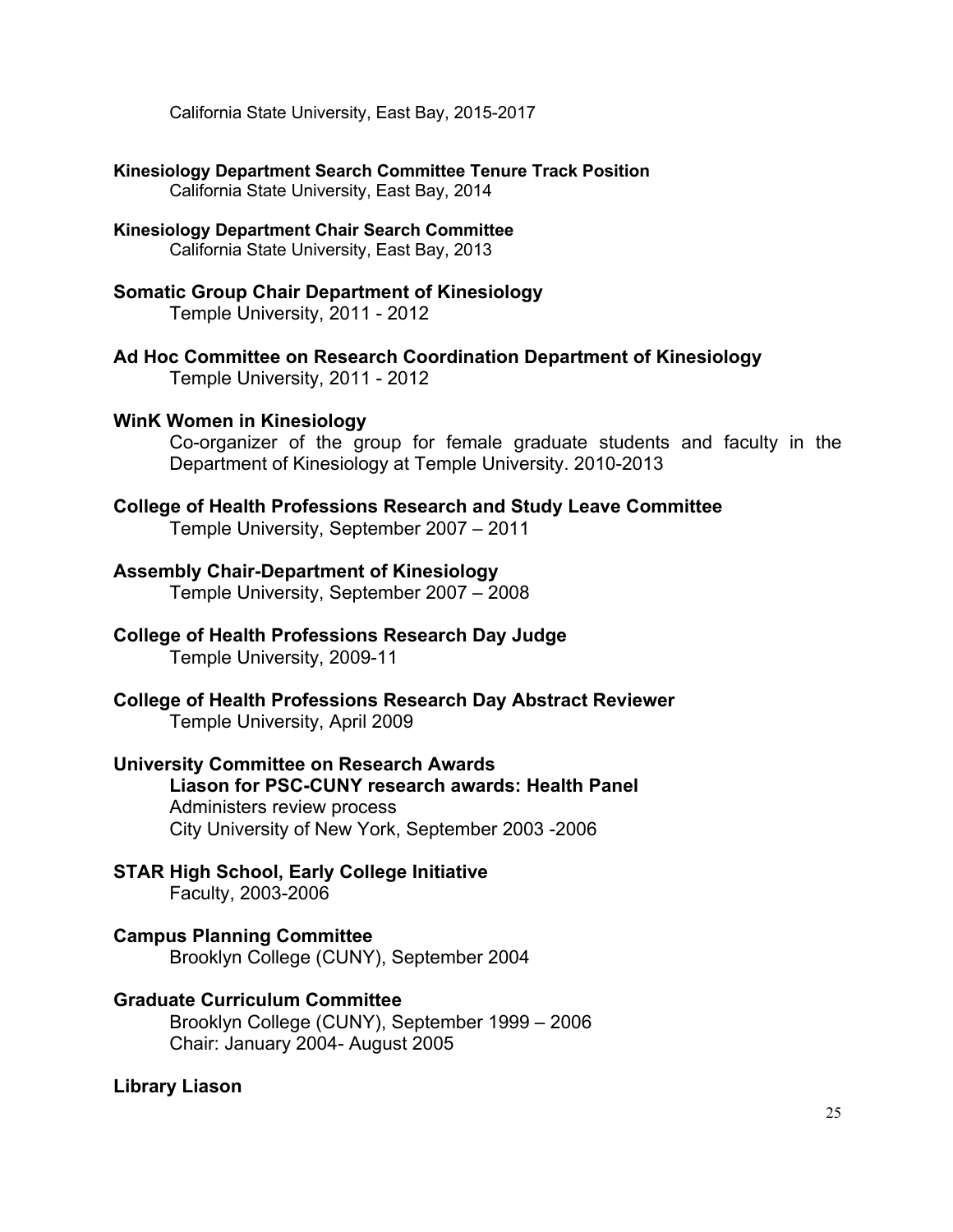Brooklyn College (CUNY), January 2000- 2004

### **Women's Studies Steering Committee**

Brooklyn College (CUNY), September 2001 – 2006

### **WebMaster**

Department of Physical Education & Exercise Science Website **http://depthome.brooklyn.cuny.edu/physed/**

- **Faculty Council Committee on Intercollegiate Athletics** Brooklyn College (CUNY), September 2002 – 2003
- **Technology Representative**  Brooklyn College (CUNY), September 2002 – 2004

### **ACAC: Advisory Committee on Academic Computing**

Brooklyn College (CUNY), September 2001 – 2004 Chair Subcommittee: Incentives for Technology Engagement

**Organizer of Faculty/ Graduate Student Seminar** Brooklyn College (CUNY), January 2000- 2001

#### **Grants and Research Committee** Brooklyn College (CUNY), September 1999 - 2000

- **Nominating Committee for the Dean of Applied Health Sciences** University of Waterloo; March 1995.
- **Senate Graduate Council** University of Waterloo; 1995.
- **Senate Graduate Council Subcommittee (The Supervisory Process)** University of Waterloo**,** 1995.
- **Faculty of Applied Health Sciences: Committee on Issues of Gender and Inclusivity,** University of Waterloo; 1995 - 1996.
- **University of Waterloo Graduate Student Association Board**  1993-1994.
- **State University of New York at Buffalo, Graduate Student Association,** 1991 - 1993.

**Video: Low Back Exercises for Seniors**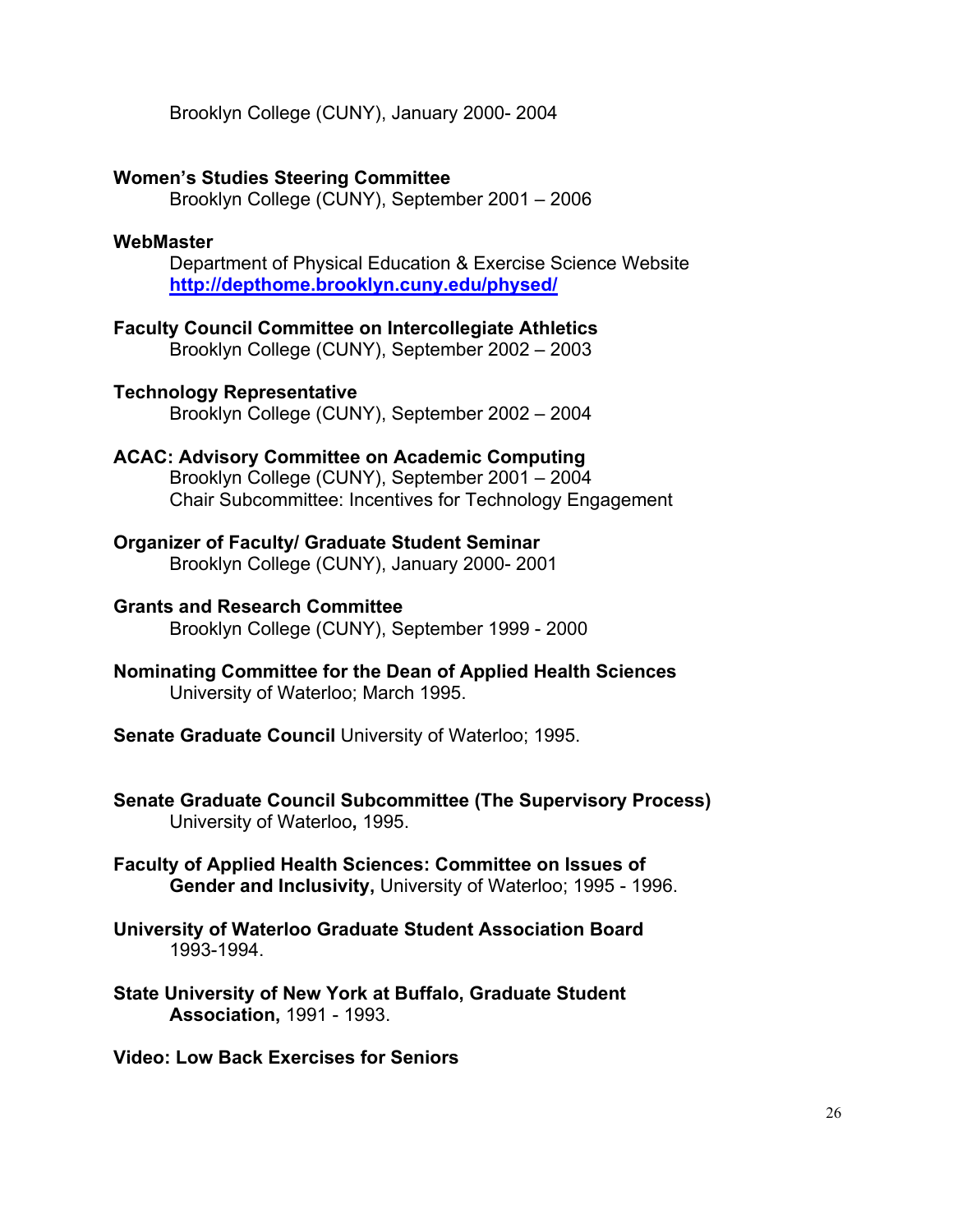# **PROFESSIONAL**

### **2021 Guest Editor - JOVE Journal**

"Imaging methodologies to measure bone strength in humans" https://www.jove.com/methods-collections/1063/imaging-methodologies-tomeasure-bone-strength-in-humans

### **2020 – present Senior** Contributor Sports Ed TV https://sportsedtv.com/coach/vanessa-yingling/

**2020- Present** Executive Chair of STORK (Society for Transparency Openness and Replication in Kinesiology) http://storkinesiology.org/

**2018-2019** Member and Chair of the Diversity Committee for STORK (Society for Transparency Openness and Replication in Kinesiology) http://storkinesiology.org/

**2017-2019** Chair American College of Sports Medicine (ACSM) Bone & Osteoporosis Network Exchange Interest Group

**2014-2017** Co-Chair American College of Sports Medicine (ACSM) Bone & Osteoporosis Network Exchange Interest Group

**2013- 2015** Chair Presidential Committee on MERLOT, American Kinesiology Association.

**2010-2013** National Policy Committee: Health and Science Policy Committee of the American College of Sports Medicine

**2009** Reviewer American Society of Biomechanics, abstracts for Annual Meeting

**2008- present**: Philadelphia Bone and Hard-Tissue Discussions and Seminars: **Coordinator** 

**2008**: Second Philadelphia Regional Postdoc Symposium: Invited Speaker

Reviewer: Calcified Tissue International, 2009 – present

Reviewer: Current Women's Health Review, 2009 - present

Reviewer, Medicine and Science in Sport and Exercise, 2007- present

Reviewer, Journal of Biomechanics, January 2000- present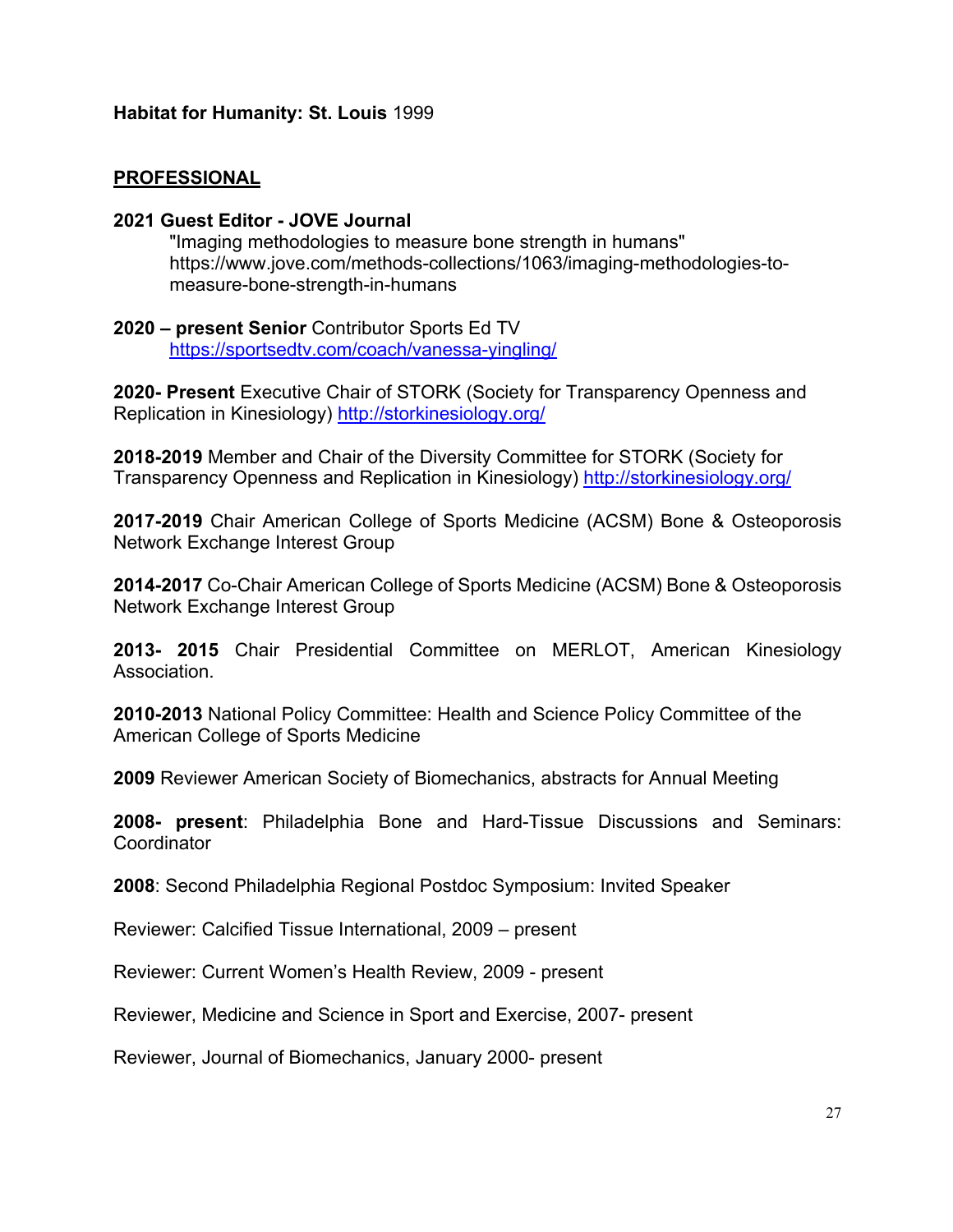Reviewer, Bone, 2008-present

Reviewer, Journal of Sports Science and Medicine, 2012-present

Reviewer, BMC Musculoskeletal Disorders, 2013 – present

Reviewer, International SportMed Journal, 2013 - present

American College of Sports Medicine (ACSM) Writing Group for the Bone Health and Physical Activity Position statement, September 2002

ACSM Greater New York Chapter: Continuing Education Committee, September 2001 – 2005

Judge, Science Research Day 2001, 2003, 2004

New York Marathon Medical Team Volunteer, November 2001

# **COMMUNITY**

**2019-20 Bone Health Afterschool Program – Oakland Boys and Girls Club and American Bone Health**

**2017- present Exercise is Medicine on Campus committee**

**2016-2020 Best Bones Forever (BBF!) Bone Health Clinic-** Developing an interactive curriculum for children 9-14 years of age in collaboration with American Bone Health.

**2016 Best Bones Forever (BBF!) ACT Now: A Parent's Guide to Bone Health (Physical Activity Section)** Developing an information packet for parents and guardians of children 9-14 years of age in collaboration with American Bone Health.

**2015 American Bone Health Assessment Videos (Posture, Balance, Strength)** 

**2015 Extraordinary Humans-Episode 2 for Insight TV**

**2015 Los Altos High School STEM Week Program**

**2014 Bones on the Road: Skeletal Anatomy activities** Edison and Otis (Alameda School District) (3rd Grade)

**2013 Bones on the Road: Skeletal Anatomy activities** Edison and Otis (Alameda School District) ( $2^{nd}$  Grade,  $5^{th}$  Grade)

**2012 Grant Reviewer: Mt. Airy/ Chestnut Hill Teacher's Fund**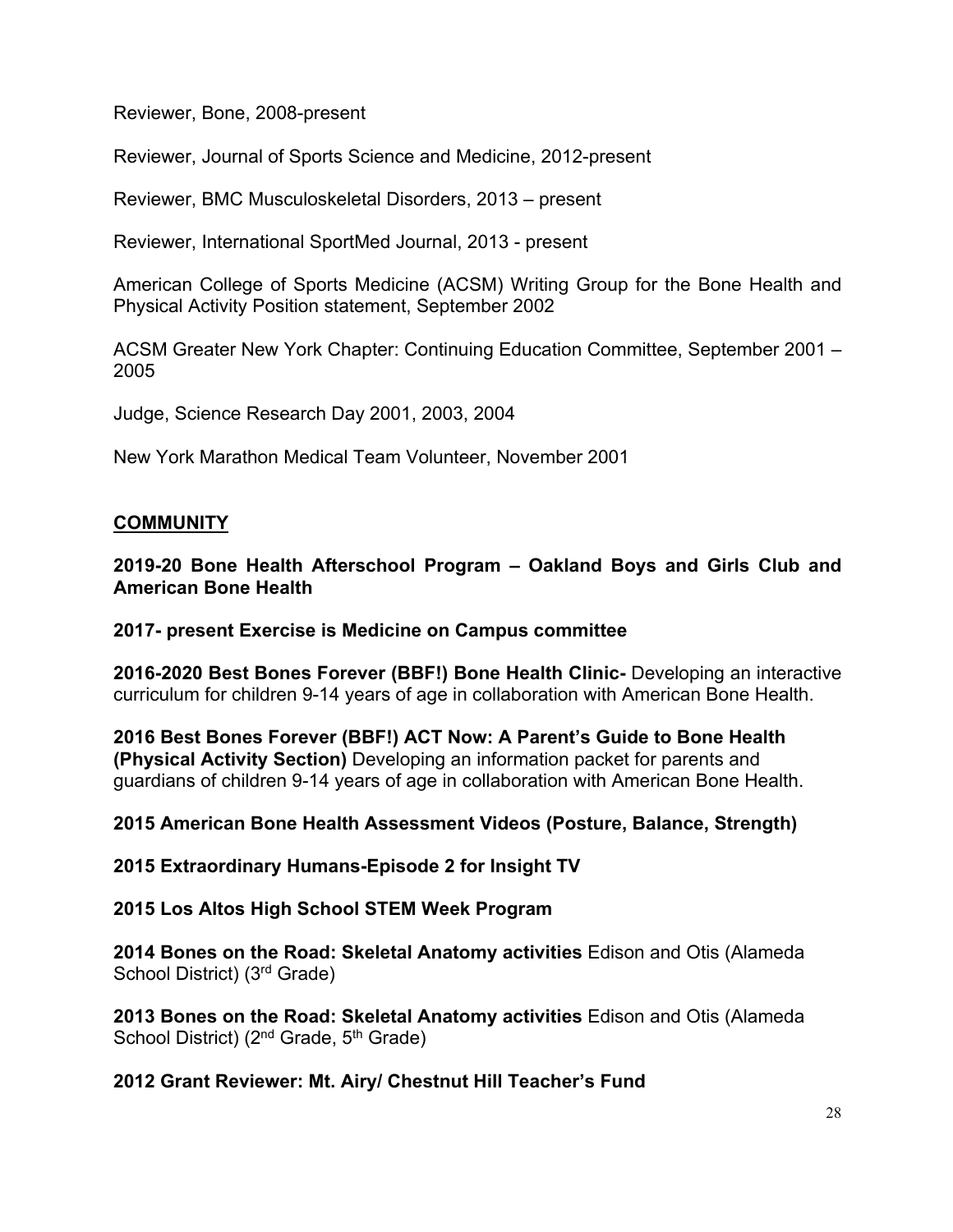**2009 -2013 Bones on the Road: Skeletal Anatomy activities** J.S. Jenks Elementary School (Philadelphia School District) (Kindergarten, 1<sup>st</sup> Grade, 2<sup>nd</sup> Grade, 3<sup>rd</sup> Grade, 4<sup>th</sup> Grade, 6-8 Grades (6 week session)

**May 11, 2010** Science Fair at General George A. McCall School (Philadelphia School District)

**Scientist** for www.nationallabday.org

### **2008-2010 Martin Luther King Day of Service**: Health Fair participant

**2007, 2008 The Miquon School-Bone Day**: Skeletal Anatomy Education Module for Nursery Children

### **PROFESSIONAL DEVELOPMENT**

Health/Fitness Instructor<sub>SM</sub> – American College of Sports Medicine Certificate Number: 16682, Valid: 2002-2006

### **PROFESSIONAL CONTINUING EDUCATION**

Temple University School of Medicine Continuing Education Women in Medicine May 2008

Pennsylvania Governor's Conference on Women November 2007

7th Annual Boning Up on Osteoporosis, October 27, 2004 NYU School of Medicine

National Osteoporosis Foundation Conference, Washington D.C., October, 2003

6<sup>th</sup> Annual Boning Up on Osteoporosis, October 29, 2003 NYU School of Medicine

4th Annual Boning Up on Osteoporosis, October 24, 2001 NYU School of Medicine

Restorative Yoga Workshop: Integrating Yoga into Current Practice, May 11, 2002, Long Island University, Division of Physical Therapy

Diagnosis and Treatment of Movement Impairment Syndromes, October 20-21, 2001, Advanced Rehabilitation Institutes

The Dancer and Aging: Current Concepts in Dance Medicine, January, 2000